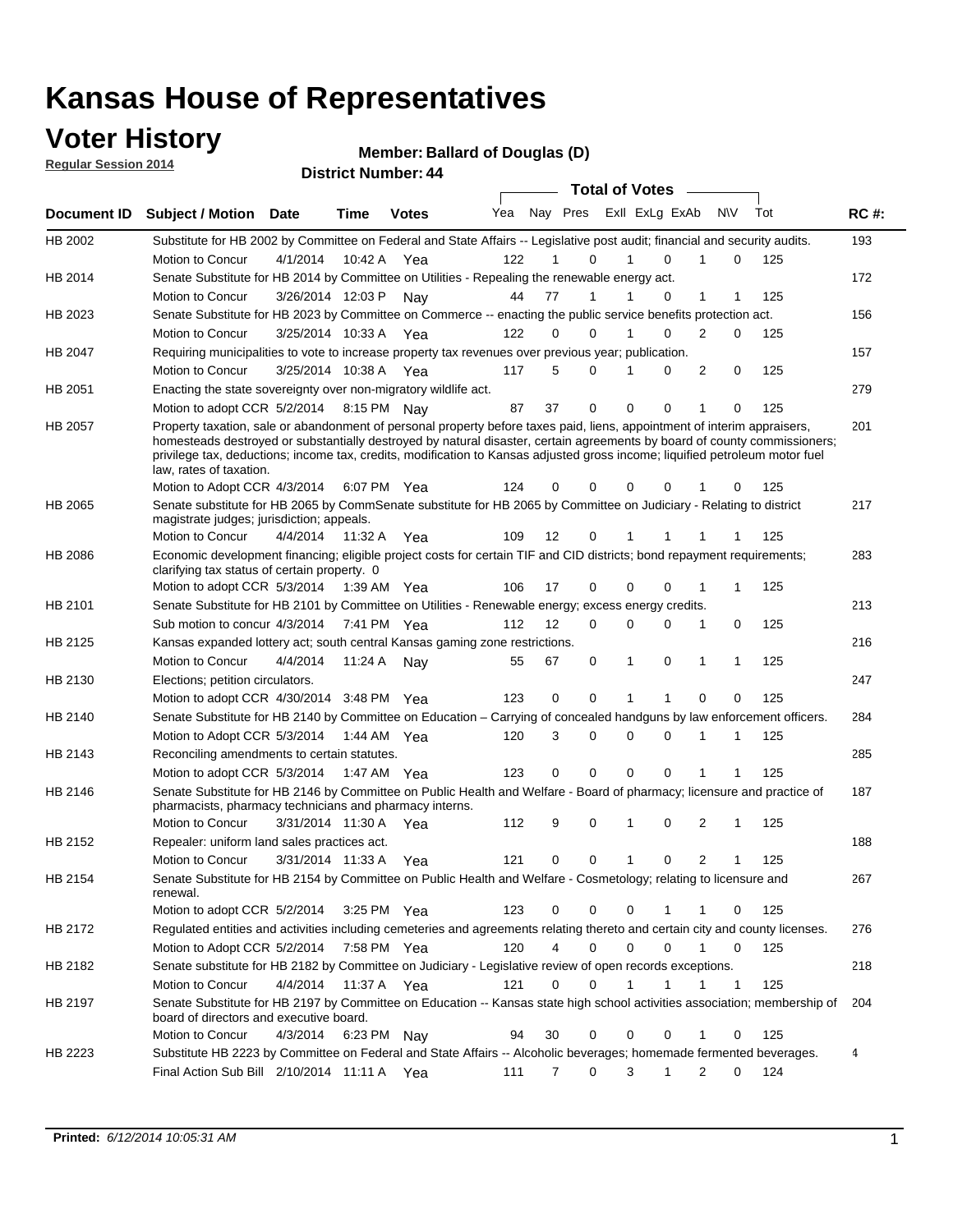#### **Voter History**

| <b>VULGE LIBERTY</b><br><b>Regular Session 2014</b> |                                                                                                                                                                                                                                           |                            | Member: Ballard of Douglas (D) |  |  |                                 |     |             |
|-----------------------------------------------------|-------------------------------------------------------------------------------------------------------------------------------------------------------------------------------------------------------------------------------------------|----------------------------|--------------------------------|--|--|---------------------------------|-----|-------------|
|                                                     |                                                                                                                                                                                                                                           | <b>District Number: 44</b> |                                |  |  | <b>Total of Votes</b>           |     |             |
|                                                     | Document ID Subject / Motion Date                                                                                                                                                                                                         | Time                       | <b>Votes</b>                   |  |  | Yea Nay Pres ExII ExLg ExAb N\V | Tot | <b>RC#:</b> |
| HB 2223                                             | Substitute for HB 2223 by Committee on Federal and State Affairs—Alcoholic beverages; homemade fermented beverages;<br>and conclusions in an interest of the concentration of the concentration of the concentration of the concentration |                            |                                |  |  |                                 |     | 205         |

| HB 2223 | Substitute for HB 2223 by Committee on Federal and State Affairs—Alcoholic beverages; homemade fermented beverages;<br>microbrewery gallonage expanded; liquor license length of citizenship.                                                                                                                                                                                                                                                                                                                                                                                                                                                                                                                                                                                                                                                                       |                        |             |           |     |                |             |              |          |                |    |     | 205 |
|---------|---------------------------------------------------------------------------------------------------------------------------------------------------------------------------------------------------------------------------------------------------------------------------------------------------------------------------------------------------------------------------------------------------------------------------------------------------------------------------------------------------------------------------------------------------------------------------------------------------------------------------------------------------------------------------------------------------------------------------------------------------------------------------------------------------------------------------------------------------------------------|------------------------|-------------|-----------|-----|----------------|-------------|--------------|----------|----------------|----|-----|-----|
|         | Motion to Concur                                                                                                                                                                                                                                                                                                                                                                                                                                                                                                                                                                                                                                                                                                                                                                                                                                                    | 4/3/2014               | 6:27 PM Yea |           | 115 | 9              | 0           | $\Omega$     | 0        | 1              | 0  | 125 |     |
| HB 2231 | Senate Substitute for Substitute for HB 2231 by Committee on Ways and Means - Appropriations for FY 2014, FY 2015, FY<br>2016, FY 2017 and FY 2018 for various state agencies; capital improvement projects; claims against the state.                                                                                                                                                                                                                                                                                                                                                                                                                                                                                                                                                                                                                              |                        |             |           |     |                |             |              |          |                |    |     | 282 |
|         | Motion to adopt CCR 5/2/2014                                                                                                                                                                                                                                                                                                                                                                                                                                                                                                                                                                                                                                                                                                                                                                                                                                        |                        | 9:48 PM Nay |           | 70  | 54             | $\Omega$    | <sup>0</sup> | 0        |                | 0  | 125 |     |
| HB 2246 | Substitute for HB 2246 by Committee on Commerce, Labor and Economic Development - Peer review for certain licensed<br>technical professions.                                                                                                                                                                                                                                                                                                                                                                                                                                                                                                                                                                                                                                                                                                                        |                        |             |           |     |                |             |              |          |                |    |     | 38  |
|         | EFA Sub Bill                                                                                                                                                                                                                                                                                                                                                                                                                                                                                                                                                                                                                                                                                                                                                                                                                                                        | 2/21/2014 1:34 PM Yea  |             |           | 120 | 0              | 0           |              | 0        | 2              |    | 124 |     |
| HB 2246 | Substitute for HB 2246 by Committee on Commerce, Labor and Economic Development - Peer review for certain licensed<br>technical professions.                                                                                                                                                                                                                                                                                                                                                                                                                                                                                                                                                                                                                                                                                                                        |                        |             |           |     |                |             |              |          |                |    |     | 260 |
|         | Motion to Concur                                                                                                                                                                                                                                                                                                                                                                                                                                                                                                                                                                                                                                                                                                                                                                                                                                                    | 5/2/2014               | 11:40 A Yea |           | 124 | 0              | 0           | 0            | 1        | 0              | 0  | 125 |     |
| HB 2272 | Kansas expanded lottery act; southeast Kansas gaming zone; privilege fee and investment threshold amount reduced.                                                                                                                                                                                                                                                                                                                                                                                                                                                                                                                                                                                                                                                                                                                                                   |                        |             |           |     |                |             |              |          |                |    |     | 200 |
|         | Motion to Concur                                                                                                                                                                                                                                                                                                                                                                                                                                                                                                                                                                                                                                                                                                                                                                                                                                                    | 4/2/2014  4:18 PM  Yea |             |           | 84  | 36             | 0           | 0            | $\Omega$ | 1              | 4  | 125 |     |
| HB 2296 | Campaign finance; permitted uses of campaign funds; increased exemption amount for certain candidates; contributor<br>information; lobbyist filings.                                                                                                                                                                                                                                                                                                                                                                                                                                                                                                                                                                                                                                                                                                                |                        |             |           |     |                |             |              |          |                |    |     | 248 |
|         | Motion to adopt CCR 4/30/2014 3:53 PM Yea                                                                                                                                                                                                                                                                                                                                                                                                                                                                                                                                                                                                                                                                                                                                                                                                                           |                        |             |           | 119 | 4              | 0           |              | 1        | 0              | 0  | 125 |     |
| HB 2296 | Campaign finance; permitted uses of campaign funds; increased exemption amount for certain candidates; contributor<br>information; lobbyist filings.                                                                                                                                                                                                                                                                                                                                                                                                                                                                                                                                                                                                                                                                                                                |                        |             |           |     |                |             |              |          |                |    |     | 287 |
|         | Motion to Override<br>Veto                                                                                                                                                                                                                                                                                                                                                                                                                                                                                                                                                                                                                                                                                                                                                                                                                                          | 5/30/2014 10:24 A      |             | <b>NV</b> | 96  | 5              | 0           | $\mathbf 0$  | 0        | 0              | 24 | 125 |     |
| HB 2298 | Senate Sub for HB 2298 by Committee on Judiciary - Uniform controlled substances act. Senate Sub for HB 2298 by<br>Committee on Judiciary - Uniform controlled substances act.                                                                                                                                                                                                                                                                                                                                                                                                                                                                                                                                                                                                                                                                                      |                        |             |           |     |                |             |              |          |                |    |     | 209 |
|         | Motion to Concur                                                                                                                                                                                                                                                                                                                                                                                                                                                                                                                                                                                                                                                                                                                                                                                                                                                    | 4/3/2014               | 6:40 PM Yea |           | 123 | 1              | 0           | 0            | 0        | 1              | 0  | 125 |     |
| HB 2303 | Relating to driver's license fees; driving under the influence equipment fund.                                                                                                                                                                                                                                                                                                                                                                                                                                                                                                                                                                                                                                                                                                                                                                                      |                        |             |           |     |                |             |              |          |                |    |     | 1   |
|         | Motion to adopt CCR 1/22/2014 11:45 A Yea                                                                                                                                                                                                                                                                                                                                                                                                                                                                                                                                                                                                                                                                                                                                                                                                                           |                        |             |           | 109 | 11             | 0           | 1            | 0        | 4              | 0  | 125 |     |
| HB 2312 | Local governments; investment of idle funds; changes.                                                                                                                                                                                                                                                                                                                                                                                                                                                                                                                                                                                                                                                                                                                                                                                                               |                        |             |           |     |                |             |              |          |                |    |     | 253 |
|         | Motion to Concur                                                                                                                                                                                                                                                                                                                                                                                                                                                                                                                                                                                                                                                                                                                                                                                                                                                    | 5/1/2014               | 4:31 PM Yea |           | 123 | $\overline{2}$ | $\mathbf 0$ | 0            | 0        | 0              | 0  | 125 |     |
| HB 2338 | Substitute for HB 2338 by Committee on Ways and Means - Judicial branch; supplemental appropriation for fiscal year 2015,<br>judiciary operations; increasing various docket fees and creating new docket fees; annually, allowing the allocation of a budget<br>for each judicial district court operations, chief judge would have the authority to expend funds as necessary to carry out the<br>functions of such district if such chief judge elected to do so, including establishing what court personnel are necessary and<br>their compensation; district court judges in judicial district elect chief judge and court of appeals judges elect chief judge of the<br>court of appeals; district judge and district magistrate judge vacancies; statutory authority for longevity bonus for judicial<br>branch employees repealed; nonseverability clause. |                        |             |           |     |                |             |              |          |                |    |     | 229 |
|         | Motion to Adopt CCR 4/4/2014 7:17 PM Nay                                                                                                                                                                                                                                                                                                                                                                                                                                                                                                                                                                                                                                                                                                                                                                                                                            |                        |             |           | 66  | 57             | 0           | 0            | 0        | $\overline{2}$ | 0  | 125 |     |
| HB 2378 | Senate Substitute for HB 2378 by Committee on Assessment and Taxation - Providing sales tax exemption for sales of certain 189<br>machinery and equipment used for surface mining activities.<br>Motion to Concur                                                                                                                                                                                                                                                                                                                                                                                                                                                                                                                                                                                                                                                   | 3/31/2014 11:35 A Yea  |             |           | 117 | 4              | 0           | 1            | 0        | 2              | 1  | 125 |     |
|         |                                                                                                                                                                                                                                                                                                                                                                                                                                                                                                                                                                                                                                                                                                                                                                                                                                                                     |                        |             |           |     |                |             |              |          |                |    |     |     |
| HB 2389 | Senate Substitute for HB 2389 by Committee on Judiciary - Crimes and criminal procedure; mistreatment of a dependent adult 277<br>or an elder person; RICO; warrants; discharge of certain persons; appeals.<br>Motion to Adopt CCR 5/2/2014                                                                                                                                                                                                                                                                                                                                                                                                                                                                                                                                                                                                                        |                        | 8:05 PM Yea |           | 123 | -1             | 0           | 0            | 0        | 1              | 0  | 125 |     |
| HB 2398 | Relating to the Kansas revised limited liability company act.                                                                                                                                                                                                                                                                                                                                                                                                                                                                                                                                                                                                                                                                                                                                                                                                       |                        |             |           |     |                |             |              |          |                |    |     | 28  |
|         | Final Action<br>Amended                                                                                                                                                                                                                                                                                                                                                                                                                                                                                                                                                                                                                                                                                                                                                                                                                                             | 2/21/2014 11:13 A Yea  |             |           | 120 | $\mathbf{1}$   | 0           | $\mathbf{1}$ | 0        | 2              | 0  | 124 |     |
| HB 2402 | National day of the cowboy.                                                                                                                                                                                                                                                                                                                                                                                                                                                                                                                                                                                                                                                                                                                                                                                                                                         |                        |             |           |     |                |             |              |          |                |    |     | 163 |
|         | Final Action                                                                                                                                                                                                                                                                                                                                                                                                                                                                                                                                                                                                                                                                                                                                                                                                                                                        | 3/26/2014 10:55 A      |             | Yea       | 116 | 7              | 0           | 1            | 0        | $\mathbf{1}$   | 0  | 125 |     |
| HB 2417 | Expansion of rural opportunity zones.                                                                                                                                                                                                                                                                                                                                                                                                                                                                                                                                                                                                                                                                                                                                                                                                                               |                        |             |           |     |                |             |              |          |                |    |     | 61  |
|         | <b>Final Action</b><br>Amended                                                                                                                                                                                                                                                                                                                                                                                                                                                                                                                                                                                                                                                                                                                                                                                                                                      | 2/27/2014 10:16 A      |             | Yea       | 104 | 19             | 0           | 0            | 0        | $\mathbf{1}$   | 0  | 124 |     |
| HB 2418 | Adult care home licensure act; removal of outdated rule and regulation reference.                                                                                                                                                                                                                                                                                                                                                                                                                                                                                                                                                                                                                                                                                                                                                                                   |                        |             |           |     |                |             |              |          |                |    |     | 6   |
|         | <b>Final Action</b>                                                                                                                                                                                                                                                                                                                                                                                                                                                                                                                                                                                                                                                                                                                                                                                                                                                 | 2/12/2014 11:20 A Yea  |             |           | 121 | 0              | 0           | $\mathbf{1}$ | 0        | $\overline{2}$ | 0  | 124 |     |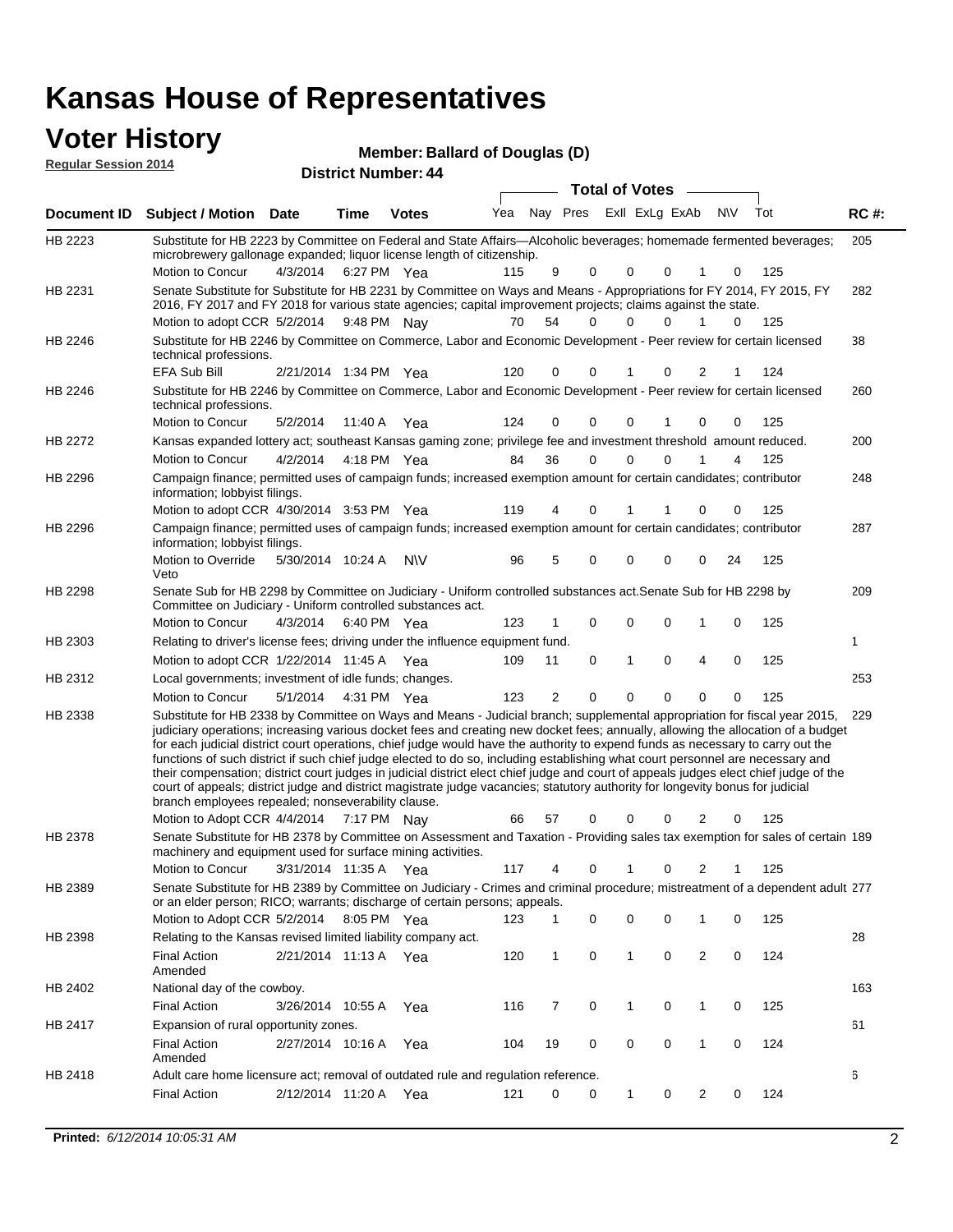### **Voter History**

**Regular Session 2014**

#### **Member: Ballard of Douglas (D)**

|             |                                                                                                                                                                                                                                                                                                                                                      |                       |         | ד <del>יי</del> . וסעווווטדו טווען |     |             |   |              | <b>Total of Votes</b>   | $\sim$         |              |     |                |
|-------------|------------------------------------------------------------------------------------------------------------------------------------------------------------------------------------------------------------------------------------------------------------------------------------------------------------------------------------------------------|-----------------------|---------|------------------------------------|-----|-------------|---|--------------|-------------------------|----------------|--------------|-----|----------------|
| Document ID | <b>Subject / Motion Date</b>                                                                                                                                                                                                                                                                                                                         |                       | Time    | <b>Votes</b>                       | Yea |             |   |              | Nay Pres ExII ExLg ExAb |                | <b>NV</b>    | Tot | <b>RC#:</b>    |
| HB 2418     | Kansas department for aging and disability services; adult care homes                                                                                                                                                                                                                                                                                |                       |         |                                    |     |             |   |              |                         |                |              |     | 221            |
|             | Motion to Concur                                                                                                                                                                                                                                                                                                                                     | 4/4/2014              | 11:49 A | Yea                                | 122 | 0           | 0 | 1            | 1                       | 1              | 0            | 125 |                |
| HB 2419     | City annexation; fire district territory; detachment.                                                                                                                                                                                                                                                                                                |                       |         |                                    |     |             |   |              |                         |                |              |     | 120            |
|             | <b>Final Action</b>                                                                                                                                                                                                                                                                                                                                  | 3/17/2014 11:19 A Yea |         |                                    | 122 | 0           | 0 | $\mathbf 0$  | 0                       | $\overline{2}$ | $\mathbf{1}$ | 125 |                |
| HB 2419     | City annexation; fire district territory; detachment.                                                                                                                                                                                                                                                                                                |                       |         |                                    |     |             |   |              |                         |                |              |     | 196            |
|             | Motion to Concur                                                                                                                                                                                                                                                                                                                                     | 4/2/2014              |         | 10:32 A Yea                        | 122 | 0           | 0 | 0            | 0                       | 2              | $\mathbf{1}$ | 125 |                |
| HB 2420     | School crossing quards.                                                                                                                                                                                                                                                                                                                              |                       |         |                                    |     |             |   |              |                         |                |              |     | 5              |
|             | <b>Final Action</b><br>Amended                                                                                                                                                                                                                                                                                                                       | 2/10/2014 11:12 A     |         | Yea                                | 118 | 0           | 0 | 3            | 1                       | 2              | 0            | 124 |                |
| HB 2420     | School crossing guards.                                                                                                                                                                                                                                                                                                                              |                       |         |                                    |     |             |   |              |                         |                |              |     | 197            |
|             | Motion to Concur                                                                                                                                                                                                                                                                                                                                     | 4/2/2014              | 10:34 A | Yea                                | 123 | 0           | 0 | 0            | 0                       | 2              | 0            | 125 |                |
| HB 2422     | Defining watercraft for purposes of taxation.                                                                                                                                                                                                                                                                                                        |                       |         |                                    |     |             |   |              |                         |                |              |     | 14             |
|             | <b>Final Action</b><br>Amended                                                                                                                                                                                                                                                                                                                       | 2/14/2014 11:13 A     |         | Yea                                | 118 | 0           | 0 | 2            | 0                       | 4              | $\mathbf 0$  | 124 |                |
| HB 2424     | Robert G. (Bob) Bethell interchange.                                                                                                                                                                                                                                                                                                                 |                       |         |                                    |     |             |   |              |                         |                |              |     | 85             |
|             | EFA Sub Bill                                                                                                                                                                                                                                                                                                                                         | 2/27/2014 4:03 PM Yea |         |                                    | 119 | 4           | 0 | 0            | 0                       | 1              | 0            | 124 |                |
| HB 2424     | Substitute for HB 2424 by Committee on Transportation - Designating the Robert G. (Bob) Bethell interchange; the SGT David 190<br>Enzbrenner memorial highway; t the Pack S Clair highway; the ancient Indian traders trail; the Harper county veterans<br>memorial highway; the Bonnie Huy memorial highway; the Bonnie Sharp memorial interchange. |                       |         |                                    |     |             |   |              |                         |                |              |     |                |
|             | Motion to Concur                                                                                                                                                                                                                                                                                                                                     | 3/31/2014 11:37 A     |         | Yea                                | 117 | 3           | 0 | 1            | 0                       | 2              | 2            | 125 |                |
| HB 2429     | Making the water conservation program part of and supplemental to the Kansas water appropriation act.                                                                                                                                                                                                                                                |                       |         |                                    |     |             |   |              |                         |                |              |     | $\overline{7}$ |
|             | <b>Final Action</b><br>Amended                                                                                                                                                                                                                                                                                                                       | 2/12/2014 11:22 A     |         | Yea                                | 121 | $\mathbf 0$ | 0 | 1            | $\Omega$                | $\overline{2}$ | 0            | 124 |                |
| HB 2430     | Promoting employment across Kansas act; benefits.                                                                                                                                                                                                                                                                                                    |                       |         |                                    |     |             |   |              |                         |                |              |     | 90             |
|             | EFA Sub Bill                                                                                                                                                                                                                                                                                                                                         | 2/27/2014 4:08 PM Yea |         |                                    | 110 | 13          | 0 | 0            | 0                       | 1              | 0            | 124 |                |
| HB 2430     | Substitute for HB 2430 by Committee on Commerce, Labor and Economic Development - Promoting employment across<br>Kansas act; benefits.                                                                                                                                                                                                               |                       |         |                                    |     |             |   |              |                         |                |              |     | 278            |
|             | Motion to adopt CCR 5/2/2014 8:09 PM Yea                                                                                                                                                                                                                                                                                                             |                       |         |                                    | 114 | 10          | 0 | 0            | 0                       | 1              | $\mathbf 0$  | 125 |                |
| HB 2433     | Relating to the Kansas uniform securities act.                                                                                                                                                                                                                                                                                                       |                       |         |                                    |     |             |   |              |                         |                |              |     | 62             |
|             | <b>Final Action</b><br>Amended                                                                                                                                                                                                                                                                                                                       | 2/27/2014 10:17 A Yea |         |                                    | 123 | 0           | 0 | $\mathbf 0$  | $\mathbf 0$             | 1              | $\mathbf 0$  | 124 |                |
| HB 2433     | Relating to the Kansas uniform securities act.                                                                                                                                                                                                                                                                                                       |                       |         |                                    |     |             |   |              |                         |                |              |     | 243            |
|             | Motion to adopt CCR 4/30/2014 3:27 PM Yea                                                                                                                                                                                                                                                                                                            |                       |         |                                    | 123 | 0           | 0 | 1            | 1                       | 0              | 0            | 125 |                |
| HB 2436     | Substitute for HB 2436 by Committee on Vision 2020 - Boards of cosmetology and barbering; agreements on inspectors of<br>dual-licensed facilities.                                                                                                                                                                                                   |                       |         |                                    |     |             |   |              |                         |                |              |     | 19             |
|             | Final Action Sub Bill 2/19/2014 11:32 A                                                                                                                                                                                                                                                                                                              |                       |         | Yea                                | 122 | 0           | 0 | 0            | 0                       | 2              | 0            | 124 |                |
| HB 2436     | Substitute for HB 2436 by Committee on Vision 2020 - Boards of cosmetology and barbering; agreements on inspectors of<br>dual-licensed facilities.                                                                                                                                                                                                   |                       |         |                                    |     |             |   |              |                         |                |              |     | 206            |
|             | Motion to Concur                                                                                                                                                                                                                                                                                                                                     | 4/3/2014              |         | 6:30 PM Yea                        | 117 | 7           | 0 | 0            | 0                       | 1              | 0            | 125 |                |
| HB 2440     | Emerging industry investment act; treatment of certain bioscience companies.                                                                                                                                                                                                                                                                         |                       |         |                                    |     |             |   |              |                         |                |              |     | 39             |
|             | <b>Emergency Final</b><br>Action                                                                                                                                                                                                                                                                                                                     | 2/21/2014 1:36 PM Yea |         |                                    | 116 | 4           | 0 | $\mathbf{1}$ | 0                       | 2              | $\mathbf{1}$ | 124 |                |
| HB 2442     | Escalating penalties for repeat felony evade and elude cases.                                                                                                                                                                                                                                                                                        |                       |         |                                    |     |             |   |              |                         |                |              |     | 107            |
|             | EFA Sub Bill                                                                                                                                                                                                                                                                                                                                         | 2/27/2014 4:32 PM Yea |         |                                    | 111 | 12          | 0 | 0            | 0                       | $\mathbf{1}$   | 0            | 124 |                |
| HB 2444     | Spendthrift trusts.                                                                                                                                                                                                                                                                                                                                  |                       |         |                                    |     |             |   |              |                         |                |              |     | 36             |
|             | <b>Emergency Final</b><br><b>Action Amend</b>                                                                                                                                                                                                                                                                                                        | 2/21/2014 1:32 PM Yea |         |                                    | 120 | 0           | 0 | 1            | 0                       | 2              | 1            | 124 |                |
| HB 2444     | Spendthrift trusts.                                                                                                                                                                                                                                                                                                                                  |                       |         |                                    |     |             |   |              |                         |                |              |     | 198            |
|             | Motion to Concur                                                                                                                                                                                                                                                                                                                                     | 4/2/2014              | 10:37 A | Yea                                | 123 | 0           | 0 | 0            | 0                       | $\overline{2}$ | 0            | 125 |                |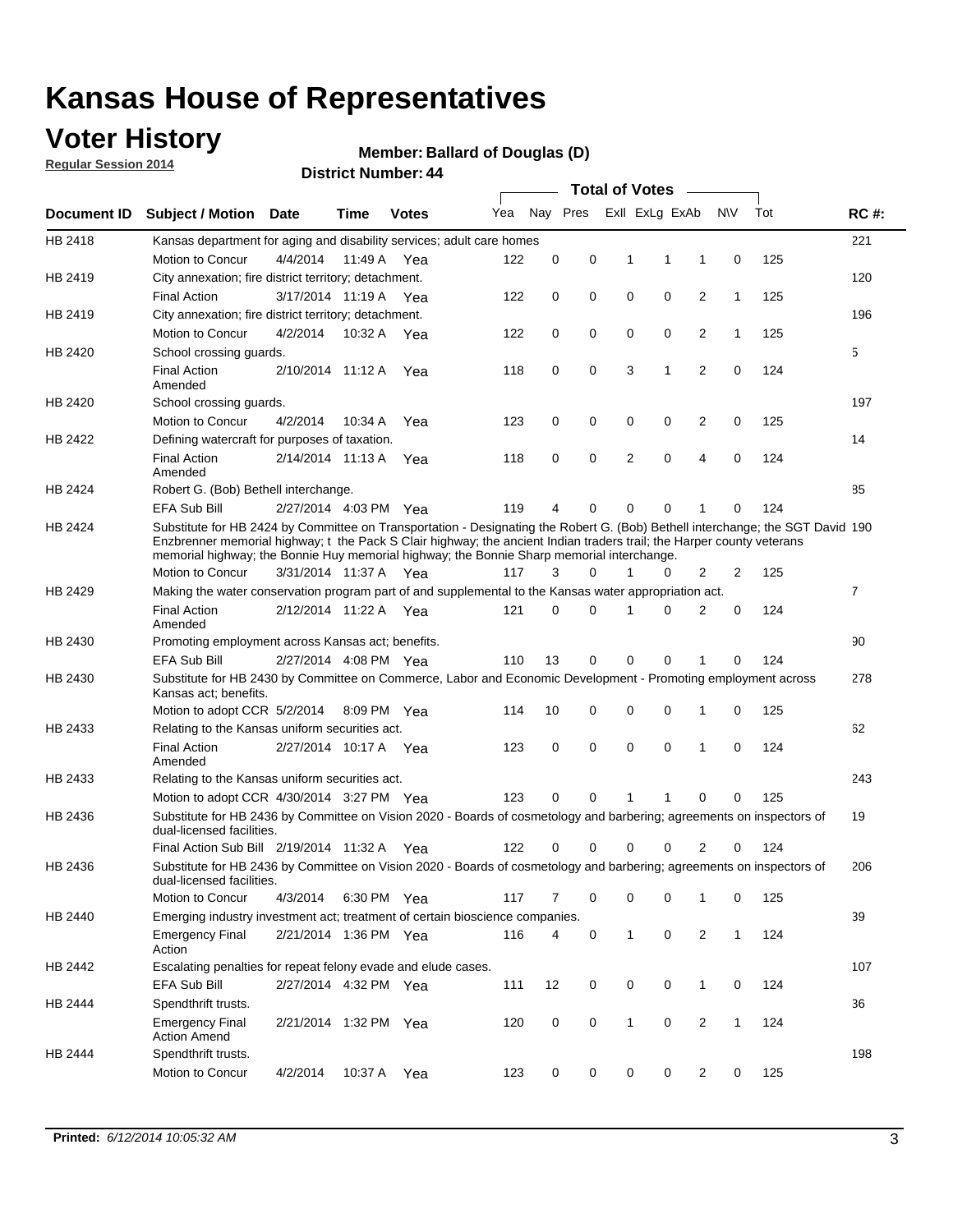#### **Voter History Regular Session 2014**

|  |  | Member: Ballard of Douglas (D) |  |
|--|--|--------------------------------|--|
|--|--|--------------------------------|--|

|                    |                                                                                                                                                                                                                                                                                                                                 |                       |      |              |     |          |          |   | <b>Total of Votes</b> |             |                |             |     |             |
|--------------------|---------------------------------------------------------------------------------------------------------------------------------------------------------------------------------------------------------------------------------------------------------------------------------------------------------------------------------|-----------------------|------|--------------|-----|----------|----------|---|-----------------------|-------------|----------------|-------------|-----|-------------|
| <b>Document ID</b> | <b>Subject / Motion Date</b>                                                                                                                                                                                                                                                                                                    |                       | Time | <b>Votes</b> | Yea |          | Nay Pres |   | Exll ExLg ExAb        |             |                | N\V         | Tot | <b>RC#:</b> |
| HB 2445            | Allowing for criminal discovery materials to be provided to defendant or defendant's counsel.                                                                                                                                                                                                                                   |                       |      |              |     |          |          |   |                       |             |                |             |     | 63          |
|                    | <b>Final Action</b><br>Amended                                                                                                                                                                                                                                                                                                  | 2/27/2014 10:19 A     |      | Yea          | 123 | 0        |          | 0 | 0                     | $\mathbf 0$ | 1              | 0           | 124 |             |
| HB 2446            | District courts; court trustee operations fund. judicial process; concerning sentencing dispositions, probation and postrelease<br>supervision; concerning expungement of driving under the influence and criminal refusal convictions; concerning trials,<br>conduct of jury after case is submitted.                          |                       |      |              |     |          |          |   |                       |             |                |             |     | 8           |
|                    | <b>Final Action</b>                                                                                                                                                                                                                                                                                                             | 2/12/2014 11:23 A     |      | Yea          | 121 | 0        |          | 0 |                       | 0           | 2              | 0           | 124 |             |
| HB 2446            | Senate Substitute for HB 2446 by Committee on Judiciary - Courts; allocating moneys from driver's license fees to judicial<br>branch nonjudicial salary adjustment fund; allowing chief justice to authorize expenditures from court trustee operations fund in<br>certain judicial districts; time limits for court decisions. |                       |      |              |     |          |          |   |                       |             |                |             |     | 239         |
|                    | Motion to adopt CCR 4/30/2014 3:01 PM Yea                                                                                                                                                                                                                                                                                       |                       |      |              | 121 | 2        |          | 0 | 1                     | 1           | 0              | 0           | 125 |             |
| HB 2447            | Real property; trespass and liability.                                                                                                                                                                                                                                                                                          |                       |      |              |     |          |          |   |                       |             |                |             |     | 29          |
|                    | <b>Final Action</b><br>Amended                                                                                                                                                                                                                                                                                                  | 2/21/2014 11:14 A Yea |      |              | 119 | 2        |          | 0 | 1                     | $\mathbf 0$ | $\overline{2}$ | 0           | 124 |             |
| HB 2447            | Real property; trespass and liability.                                                                                                                                                                                                                                                                                          |                       |      |              |     |          |          |   |                       |             |                |             |     | 202         |
|                    | Motion to Adopt CCR 4/3/2014                                                                                                                                                                                                                                                                                                    |                       |      | 6:10 PM Yea  | 122 | 2        |          | 0 | $\mathbf 0$           | $\mathbf 0$ | 1              | 0           | 125 |             |
| HB 2448            | Interference with judicial process.                                                                                                                                                                                                                                                                                             |                       |      |              |     |          |          |   |                       |             |                |             |     | 30          |
|                    | <b>Final Action</b>                                                                                                                                                                                                                                                                                                             | 2/21/2014 11:16 A Yea |      |              | 121 | $\Omega$ |          | 0 | 1                     | $\Omega$    | $\overline{2}$ | 0           | 124 |             |
| <b>HB 2448</b>     | Senate Substitute for HB 2448 by Committee on Judiciary - Updating provisions relating to the Kansas bureau of<br>investigation's DNA database; amending the crime of interference with                                                                                                                                         |                       |      |              |     |          |          |   |                       |             |                |             |     | 240         |
|                    | Motion to adopt CCR 4/30/2014 3:10 PM Yea                                                                                                                                                                                                                                                                                       |                       |      |              | 116 | 7        |          | 0 | 1                     | 1           | 0              | 0           | 125 |             |
| HB 2451            | Electric utilities; creating the electric highway fee.                                                                                                                                                                                                                                                                          |                       |      |              |     |          |          |   |                       |             |                |             |     | 96          |
|                    | <b>EFA Sub Bill</b>                                                                                                                                                                                                                                                                                                             | 2/27/2014 4:18 PM Yea |      |              | 64  | 59       |          | 0 | 0                     | $\mathbf 0$ | 1              | $\mathbf 0$ | 124 |             |
| HB 2451            | Substitute for HB 2451 by Committee on Transportation - Increasing registration fees for electric vehicles.                                                                                                                                                                                                                     |                       |      |              |     |          |          |   |                       |             |                |             |     | 207         |
|                    | Motion to Concur                                                                                                                                                                                                                                                                                                                | 4/3/2014              |      | 6:34 PM Yea  | 94  | 30       |          | 0 | $\Omega$              | 0           |                | 0           | 125 |             |
| HB 2452            | Substitute for HB 2452 by Committee on Transportation - Distinctive license plates; donate life, disabled veterans, rotary<br>international, Kansas horse council.                                                                                                                                                              |                       |      |              |     |          |          |   |                       |             |                |             |     | 41          |
|                    | EFA Sub Bill                                                                                                                                                                                                                                                                                                                    | 2/21/2014 1:39 PM Yea |      |              | 120 | 0        |          | 0 |                       | 0           | 2              | 1           | 124 |             |
| HB 2452            | Substitute for HB 2452 by Committee on Transportation - Distinctive license plates; donate life, disabled veterans, rotary<br>international, Kansas horse council, motorcycles.                                                                                                                                                 |                       |      |              |     |          |          |   |                       |             |                |             |     | 208         |
|                    | Motion to Concur                                                                                                                                                                                                                                                                                                                | 4/3/2014              |      | 6:37 PM Yea  | 123 | 1        |          | 0 | 0                     | $\mathbf 0$ | 1              | 0           | 125 |             |
| HB 2453            | Protecting religious freedom regarding marriage.                                                                                                                                                                                                                                                                                |                       |      |              |     |          |          |   |                       |             |                |             |     | 9           |
|                    | <b>Final Action</b><br>Amended                                                                                                                                                                                                                                                                                                  | 2/12/2014 11:28 A Nay |      |              | 72  | 49       |          | 0 | 1                     | $\mathbf 0$ | $\overline{2}$ | 0           | 124 |             |
| HB 2455            | Property tax exemption for certain utility systems located on military installation.                                                                                                                                                                                                                                            |                       |      |              |     |          |          |   |                       |             |                |             |     | 108         |
|                    | <b>Emergency Final</b><br><b>Action Amend</b>                                                                                                                                                                                                                                                                                   | 3/6/2014              |      | 11:23 A Yea  | 119 | 1        |          | 0 | 2                     | 1           | 2              | 0           | 125 |             |
| HB 2456            | Property taxation; defining commercial and industrial machinery and equipment; motor vehicles, members of military service<br>and active guard and reservists.                                                                                                                                                                  |                       |      |              |     |          |          |   |                       |             |                |             |     | 49          |
|                    | <b>Final Action</b><br>Amended                                                                                                                                                                                                                                                                                                  | 2/26/2014 11:32 A Yea |      |              | 100 | 23       |          | 0 | 0                     | 0           | 1              | 0           | 124 |             |
| HB 2463            | Creating civil liability for acts of terrorism; forfeiture of property related to violations of certain criminal acts.                                                                                                                                                                                                          |                       |      |              |     |          |          |   |                       |             |                |             |     | 50          |
|                    | <b>Final Action</b><br>Amended                                                                                                                                                                                                                                                                                                  | 2/26/2014 11:33 A Yea |      |              | 123 | 0        |          | 0 | $\mathbf 0$           | $\mathbf 0$ | $\mathbf{1}$   | $\mathbf 0$ | 124 |             |
| HB 2463            | Creating civil liability for acts of terrorism; forfeiture of property related to violations of certain criminal acts.                                                                                                                                                                                                          |                       |      |              |     |          |          |   |                       |             |                |             |     | 194         |
|                    | Motion to Concur                                                                                                                                                                                                                                                                                                                | 4/1/2014              |      | 10:46 A Yea  | 123 | 0        |          | 0 | 1                     | 0           | $\mathbf{1}$   | 0           | 125 |             |
| HB 2464            | Allowing banks, trust companies and savings and loans to claim the expensing deduction for privilege tax filers under the<br>Kansas income tax act.                                                                                                                                                                             |                       |      |              |     |          |          |   |                       |             |                |             |     | 15          |
|                    | <b>Final Action</b><br>Amended                                                                                                                                                                                                                                                                                                  | 2/14/2014 11:14 A Yea |      |              | 118 | 0        |          | 0 | 2                     | $\Omega$    | 4              | 0           | 124 |             |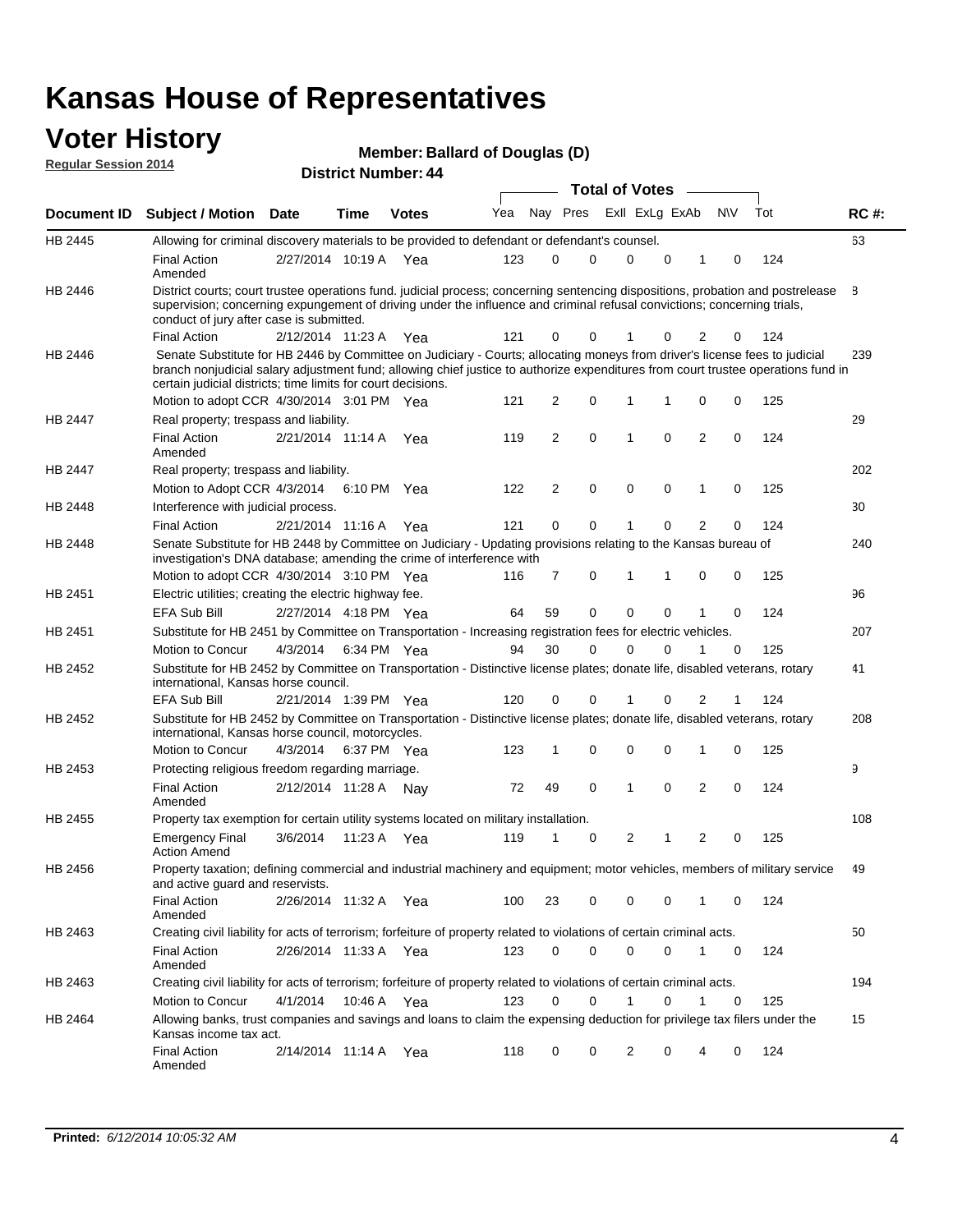### **Voter History**

**Regular Session 2014**

#### **Member: Ballard of Douglas (D)**

|                |                                                                                                                                                                             |                       |      |              |     |                |             | <b>Total of Votes</b> |             |                |             |     |             |
|----------------|-----------------------------------------------------------------------------------------------------------------------------------------------------------------------------|-----------------------|------|--------------|-----|----------------|-------------|-----------------------|-------------|----------------|-------------|-----|-------------|
|                | Document ID Subject / Motion Date                                                                                                                                           |                       | Time | <b>Votes</b> | Yea |                | Nay Pres    | Exll ExLg ExAb        |             |                | N\V         | Tot | <b>RC#:</b> |
| HB 2466        | Relating to administrative procedure; judicial review.                                                                                                                      |                       |      |              |     |                |             |                       |             |                |             |     | 37          |
|                | <b>Emergency Final</b><br><b>Action Amend</b>                                                                                                                               | 2/21/2014 1:33 PM Yea |      |              | 118 | 2              | 0           | 1                     | 0           | 2              | 1           | 124 |             |
| HB 2470        | Purchasing authority for certain insurance by the state board of regents for state educational institutions.                                                                |                       |      |              |     |                |             |                       |             |                |             |     | 16          |
|                | <b>Final Action</b>                                                                                                                                                         | 2/17/2014 11:20 A Yea |      |              | 120 | 0              | 0           | 3                     | $\mathbf 0$ | 1              | 0           | 124 |             |
| HB 2475        | Personal financial literacy program as a requirement for high school graduation.                                                                                            |                       |      |              |     |                |             |                       |             |                |             |     | 126         |
|                | <b>Final Action</b><br>Amended                                                                                                                                              | 3/19/2014 11:22 A Yea |      |              | 110 | 12             | 0           | 0                     | 1           | 2              | 0           | 125 |             |
| HB 2478        | Venue for crimes committed with an electronic device.                                                                                                                       |                       |      |              |     |                |             |                       |             |                |             |     | 51          |
|                | <b>Final Action</b>                                                                                                                                                         | 2/26/2014 11:34 A     |      | Yea          | 123 | 0              | 0           | $\Omega$              | $\mathbf 0$ | 1              | 0           | 124 |             |
| HB 2479        | Removing 2015 sunset provision from law requiring ignition interlock device after first test failure or alcohol or drug-related<br>conviction.                              |                       |      |              |     |                |             |                       |             |                |             |     | 115         |
|                | <b>Final Action</b><br>Amended                                                                                                                                              | 3/14/2014 11:14 A     |      | Yea          | 117 | 0              | 0           | 2                     | 1           | 4              | 1           | 125 |             |
| HB 2479        | Removing 2015 sunset provision from law requiring ignition interlock device after first test failure or alcohol or drug-related<br>conviction.                              |                       |      |              |     |                |             |                       |             |                |             |     | 210         |
|                | Motion to Concur                                                                                                                                                            | 4/3/2014              |      | 6:47 PM Yea  | 122 | $\overline{2}$ | 0           | 0                     | $\mathbf 0$ | 1              | 0           | 125 |             |
| HB 2480        | Repealing the review of TeleKansas I.                                                                                                                                       |                       |      |              |     |                |             |                       |             |                |             |     | 64          |
|                | <b>Final Action</b><br>Amended                                                                                                                                              | 2/27/2014 10:20 A     |      | Yea          | 123 | 0              | 0           | $\mathbf 0$           | $\mathbf 0$ | 1              | 0           | 124 |             |
| HB 2480        | Repealing the review of TeleKansas I.                                                                                                                                       |                       |      |              |     |                |             |                       |             |                |             |     | 250         |
|                | Motion to Concur                                                                                                                                                            | 5/1/2014              |      | 1:54 PM Yea  | 123 | 1              | 0           | 0                     | 0           | 0              | 1           | 125 |             |
| HB 2482        | Authority of state corporation commission to intervene in court proceedings.                                                                                                |                       |      |              |     |                |             |                       |             |                |             |     | 65          |
|                | <b>Final Action</b><br>Amended                                                                                                                                              | 2/27/2014 10:21 A     |      | Yea          | 121 | 2              | 0           | 0                     | 0           | 1              | 0           | 124 |             |
| HB 2482        | Senate Substitute for HB 2482 by Committee on Utilities - Creating the energy efficiency investment act.                                                                    |                       |      |              |     |                |             |                       |             |                |             |     | 211         |
|                | Motion to Concur                                                                                                                                                            | 4/3/2014 7:02 PM Yea  |      |              | 99  | 25             | 0           | 0                     | $\mathbf 0$ | 1              | 0           | 125 |             |
| HB 2487        | Construction of electric transmission lines and certificates of public convenience and necessity.                                                                           |                       |      |              |     |                |             |                       |             |                |             |     | 66          |
|                | <b>Final Action</b><br>Amended                                                                                                                                              | 2/27/2014 10:22 A Yea |      |              | 113 | 10             | 0           | 0                     | 0           | 1              | 0           | 124 |             |
| HB 2487        | Relating to the powers and duties of the state corporation commission; construction of electric transmission lines and<br>certificates of public convenience and necessity. |                       |      |              |     |                |             |                       |             |                |             |     | 254         |
|                | Sub motion to concur 5/1/2014                                                                                                                                               |                       |      | 4:36 PM Yea  | 117 | 8              | 0           | 0                     | 0           | 0              | 0           | 125 |             |
| <b>HB 2488</b> | Kansas electric transmission authority and the purpose and composition of the authority.                                                                                    |                       |      |              |     |                |             |                       |             |                |             |     | 10          |
|                | <b>Final Action</b><br>Amended                                                                                                                                              | 2/12/2014 11:30 A     |      | Yea          | 108 | 13             | 0           | 1                     | 0           | 2              | 0           | 124 |             |
| HB 2488        | Kansas electric transmission authority and the purpose and composition of the authority.                                                                                    |                       |      |              |     |                |             |                       |             |                |             |     | 158         |
|                | Motion to Concur                                                                                                                                                            | 3/25/2014 10:43 A     |      | Yea          | 107 | 15             | 0           | 1                     | 0           | 2              | 0           | 125 |             |
| HB 2489        | Legislative review of exceptions to disclosure of public records.                                                                                                           |                       |      |              |     |                |             |                       |             |                |             |     | 67          |
|                | <b>Final Action</b><br>Amended                                                                                                                                              | 2/27/2014 10:23 A Yea |      |              | 122 | $\mathbf 1$    | 0           | 0                     | 0           | 1              | 0           | 124 |             |
| HB 2490        | Criminal procedure; conduct of jury after case is submitted.                                                                                                                |                       |      |              |     |                |             |                       |             |                |             |     | 31          |
|                | <b>Final Action</b><br>Amended                                                                                                                                              | 2/21/2014 11:17 A Yea |      |              | 121 | 0              | 0           | $\mathbf{1}$          | 0           | 2              | $\mathbf 0$ | 124 |             |
| HB 2490        | Capital murder; attempt; murder in the first degree; sentencing.                                                                                                            |                       |      |              |     |                |             |                       |             |                |             |     | 241         |
|                | Motion to adopt CCR 4/30/2014 3:16 PM Yea                                                                                                                                   |                       |      |              | 123 | 0              | 0           | $\mathbf{1}$          | 1           | 0              | 0           | 125 |             |
| HB 2491        | Kansas tort claims act; attorney may appear in small claims action.                                                                                                         |                       |      |              |     |                |             |                       |             |                |             |     | 20          |
|                | <b>Final Action</b><br>Amended                                                                                                                                              | 2/19/2014 11:34 A Yea |      |              | 120 | $\overline{2}$ | 0           | 0                     | 0           | $\overline{2}$ | 0           | 124 |             |
| HB 2491        | Kansas tort claims act; attorney may appear in small claims action.                                                                                                         |                       |      |              |     |                |             |                       |             |                |             |     | 199         |
|                | Motion to Concur                                                                                                                                                            | 4/2/2014              |      | 10:40 A Yea  | 121 | 2              | $\mathbf 0$ | 0                     | 0           | 2              | 0           | 125 |             |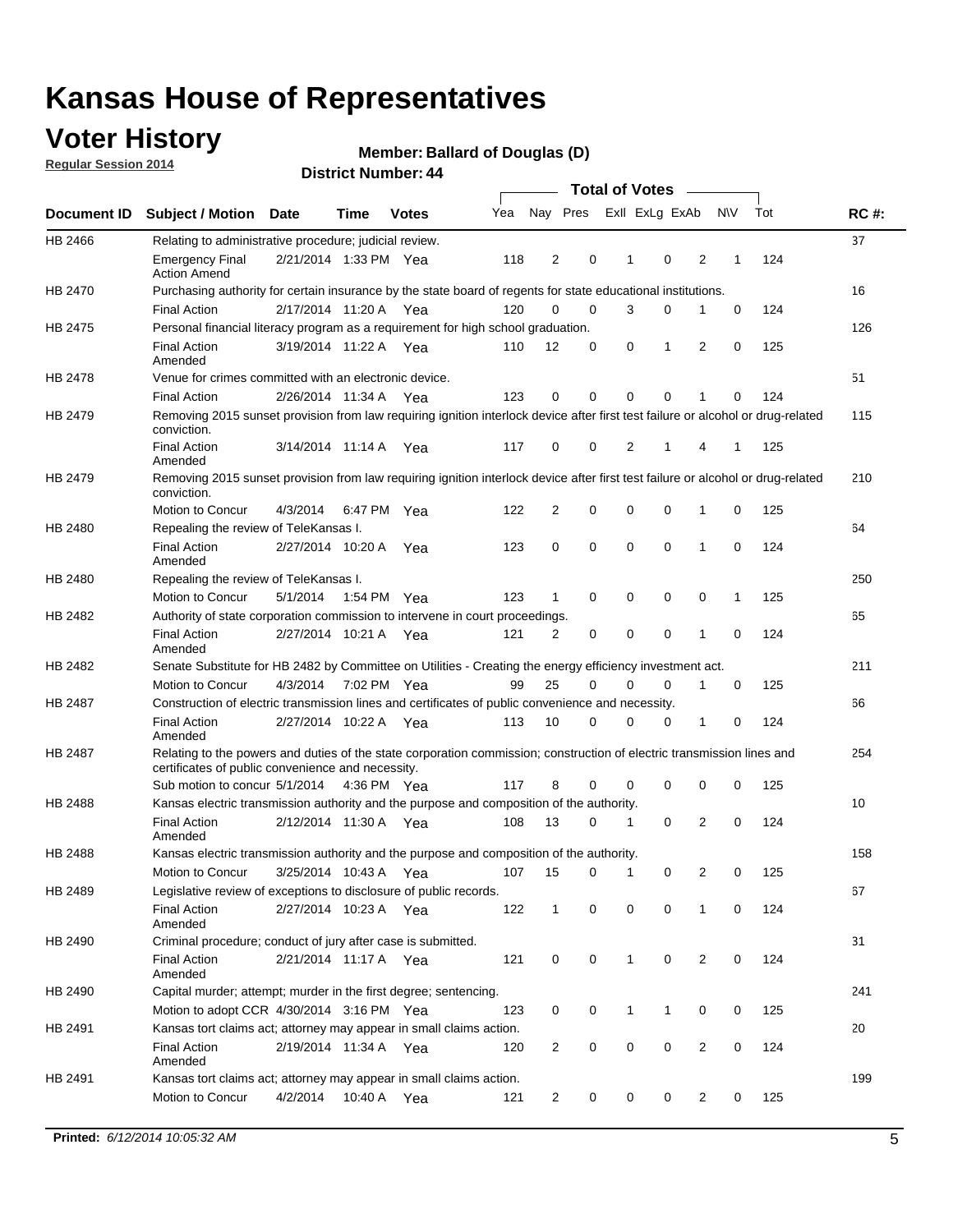### **Voter History**

**Regular Session 2014**

#### **Member: Ballard of Douglas (D)**

|                |                                                                                                                                                                                                                                                        |                       |             | DISTICT MAILDEL, 44 |     |          |             | Total of Votes –           |             |              |     |              |
|----------------|--------------------------------------------------------------------------------------------------------------------------------------------------------------------------------------------------------------------------------------------------------|-----------------------|-------------|---------------------|-----|----------|-------------|----------------------------|-------------|--------------|-----|--------------|
|                | Document ID Subject / Motion Date                                                                                                                                                                                                                      |                       | Time        | <b>Votes</b>        | Yea |          | Nay Pres    | Exll ExLg ExAb             |             | <b>NV</b>    | Tot | <b>RC#:</b>  |
| HB 2493        | Relating to surety regulation, appearance bonds and unlawful sexual relations.                                                                                                                                                                         |                       |             |                     |     |          |             |                            |             |              |     | 23           |
|                | <b>Final Action</b><br>Amended                                                                                                                                                                                                                         | 2/20/2014 11:14 A Yea |             |                     | 113 | 10       | $\mathbf 0$ | $\mathbf 0$<br>$\mathbf 0$ | $\mathbf 0$ | $\mathbf 1$  | 124 |              |
| HB 2495        | Concerning sentencing dispositions, probation and postrelease supervision.                                                                                                                                                                             |                       |             |                     |     |          |             |                            |             |              |     | 24           |
|                | <b>Final Action</b><br>Amended                                                                                                                                                                                                                         | 2/20/2014 11:17 A     |             | Yea                 | 122 | 1        | 0           | 0<br>0                     | 0           | -1           | 124 |              |
| HB 2501        | Human trafficking and related crimes; penalties for buying sexual relations; records and reporting by courts; staff secure facility 25<br>requirements.                                                                                                |                       |             |                     |     |          |             |                            |             |              |     |              |
|                | <b>Final Action</b><br>Amended                                                                                                                                                                                                                         | 2/20/2014 11:18 A Yea |             |                     | 123 | 0        | 0           | $\Omega$<br>$\Omega$       | 0           | $\mathbf 1$  | 124 |              |
| HB 2502        | Allowing victim notification on status change of person confined.                                                                                                                                                                                      |                       |             |                     |     |          |             |                            |             |              |     | 26           |
|                | <b>Final Action</b>                                                                                                                                                                                                                                    | 2/20/2014 11:20 A Yea |             |                     | 123 | 0        | 0           | $\mathbf 0$<br>0           | 0           | 1            | 124 |              |
| HB 2503        | Substitute for HB 2503 by Committee on Federal and State Affairs -- Carrying of concealed handguns by law enforcement<br>officers.                                                                                                                     |                       |             |                     |     |          |             |                            |             |              |     | 230          |
|                | Final Action Sub Bill 4/5/2014                                                                                                                                                                                                                         |                       | 10:22 A     | Yea                 | 119 | 1        | 0           | $\Omega$<br>0              |             |              | 125 |              |
| HB 2504        | Repealing outdated provisions relating to the purchase of certain real estate by the department of corrections.                                                                                                                                        |                       |             |                     |     |          |             |                            |             |              |     | 18           |
|                | <b>Final Action</b>                                                                                                                                                                                                                                    | 2/19/2014 11:31 A Yea |             |                     | 122 | $\Omega$ | 0           | $\Omega$<br>0              | 2           | 0            | 124 |              |
| <b>HB 2506</b> | Repealing K.S.A. 72-60b03, the effective date of the midwestern higher education compact act.                                                                                                                                                          |                       |             |                     |     |          |             |                            |             |              |     | 52           |
|                | <b>Final Action</b>                                                                                                                                                                                                                                    | 2/26/2014 11:35 A Yea |             |                     | 122 | 1        | $\mathbf 0$ | 0<br>0                     | 1           | 0            | 124 |              |
| <b>HB 2506</b> | Senate Substitute for HB 2506 by Committee on Ways and Means - Education; appropriations for FY 2014 and FY 2015 for<br>various state agencies; amendments concerning postsecondary education; amendments to provisions relating to school<br>finance. |                       |             |                     |     |          |             |                            |             |              |     | 238          |
|                | Motion to Adopt CCR 4/6/2014                                                                                                                                                                                                                           |                       | 9:45 PM     | Nav                 | 63  | 57       | $\mathbf 0$ | $\mathbf 0$<br>$\Omega$    | 4           | $\mathbf{1}$ | 125 |              |
| HB 2509        | Emergency medical services amendments.                                                                                                                                                                                                                 |                       |             |                     |     |          |             |                            |             |              |     | 101          |
|                | <b>Emergency Final</b><br><b>Action Amend</b>                                                                                                                                                                                                          | 2/27/2014 4:24 PM Yea |             |                     | 123 | 0        | $\Omega$    | $\Omega$<br>$\Omega$       | 1           | $\Omega$     | 124 |              |
| HB 2510        | Pharmacists and pharmacies; pharmacy technicians; registration and grounds for denial of registration.                                                                                                                                                 |                       |             |                     |     |          |             |                            |             |              |     | 84           |
|                | <b>Emergency Final</b><br>Action                                                                                                                                                                                                                       | 2/27/2014 4:01 PM Yea |             |                     | 71  | 52       | 0           | $\Omega$<br>0              | 1           | 0            | 124 |              |
| HB 2511        | Liability for property tax on personal property; sale or abandonment of personal property.                                                                                                                                                             |                       |             |                     |     |          |             |                            |             |              |     | 27           |
|                | <b>Final Action</b>                                                                                                                                                                                                                                    | 2/20/2014 11:21 A Yea |             |                     | 123 | 0        | 0           | 0<br>0                     | 1           | 0            | 124 |              |
| HB 2514        | Exemption for Federal Home Loan Bank in certain insolvency proceedings involving insurance companies.                                                                                                                                                  |                       |             |                     |     |          |             |                            |             |              |     | $\mathbf{2}$ |
|                | <b>Final Action</b>                                                                                                                                                                                                                                    | 2/10/2014 11:08 A Yea |             |                     | 118 | $\Omega$ | 0           | 3<br>1                     | 2           | 0            | 124 |              |
| HB 2515        | Insurance; confidentiality of work papers from analysis of analysis of financial regulation or market regulation of insurance<br>company or affiliates.                                                                                                |                       |             |                     |     |          |             |                            |             |              |     | 82           |
|                | <b>Emergency Final</b><br>Action                                                                                                                                                                                                                       | 2/27/2014 3:58 PM Yea |             |                     | 123 | 0        | $\Omega$    | $\Omega$<br>0              | -1          | $\Omega$     | 124 |              |
| HB 2515        | Updating statutory references and making corresponding changes due to Executive Reorganization Order No. 41.                                                                                                                                           |                       |             |                     |     |          |             |                            |             |              |     | 269          |
|                | Motion to Adopt CCR 5/2/2014 3:31 PM Yea                                                                                                                                                                                                               |                       |             |                     | 118 | 4        | 0           | 0<br>1                     | 1           | 1            | 125 |              |
| HB 2516        | Amendments relating to health care provider liability insurance and to companies organized to provide such insurance.                                                                                                                                  |                       |             |                     |     |          |             |                            |             |              |     | 3            |
|                | <b>Final Action</b><br>Amended                                                                                                                                                                                                                         | 2/10/2014 11:10 A Yea |             |                     | 118 | 0        | 0           | 3<br>1                     | 2           | 0            | 124 |              |
| HB 2516        | Amendments relating to health care provider liability insurance and to companies organized to provide such insurance.                                                                                                                                  |                       |             |                     |     |          |             |                            |             |              |     | 191          |
|                | Motion to Concur                                                                                                                                                                                                                                       | 3/31/2014 11:40 A Yea |             |                     | 121 | 0        | 0           | 0<br>1                     | 2           | $\mathbf{1}$ | 125 |              |
| HB 2518        | Relating to ballot language statements.                                                                                                                                                                                                                |                       |             |                     |     |          |             |                            |             |              |     | 40           |
|                | <b>Emergency Final</b><br><b>Action Amend</b>                                                                                                                                                                                                          | 2/21/2014 1:37 PM Yea |             |                     | 116 | 4        | 0           | 0<br>1                     | 2           | 1            | 124 |              |
| <b>HB 2525</b> | Kansas money transmitter act concerning change of controlling interest and notification.                                                                                                                                                               |                       |             |                     |     |          |             |                            |             |              |     | 32           |
|                | <b>Final Action</b>                                                                                                                                                                                                                                    | 2/21/2014 11:18 A     |             | Yea                 | 105 | 16       | 0           | 1<br>0                     | 2           | 0            | 124 |              |
| HB 2525        | Kansas money transmitter act concerning change of controlling interest and notification.                                                                                                                                                               |                       |             |                     |     |          |             |                            |             |              |     | 252          |
|                | Motion to Concur                                                                                                                                                                                                                                       | 5/1/2014              | 1:59 PM Yea |                     | 112 | 13       | 0           | 0<br>0                     | 0           | 0            | 125 |              |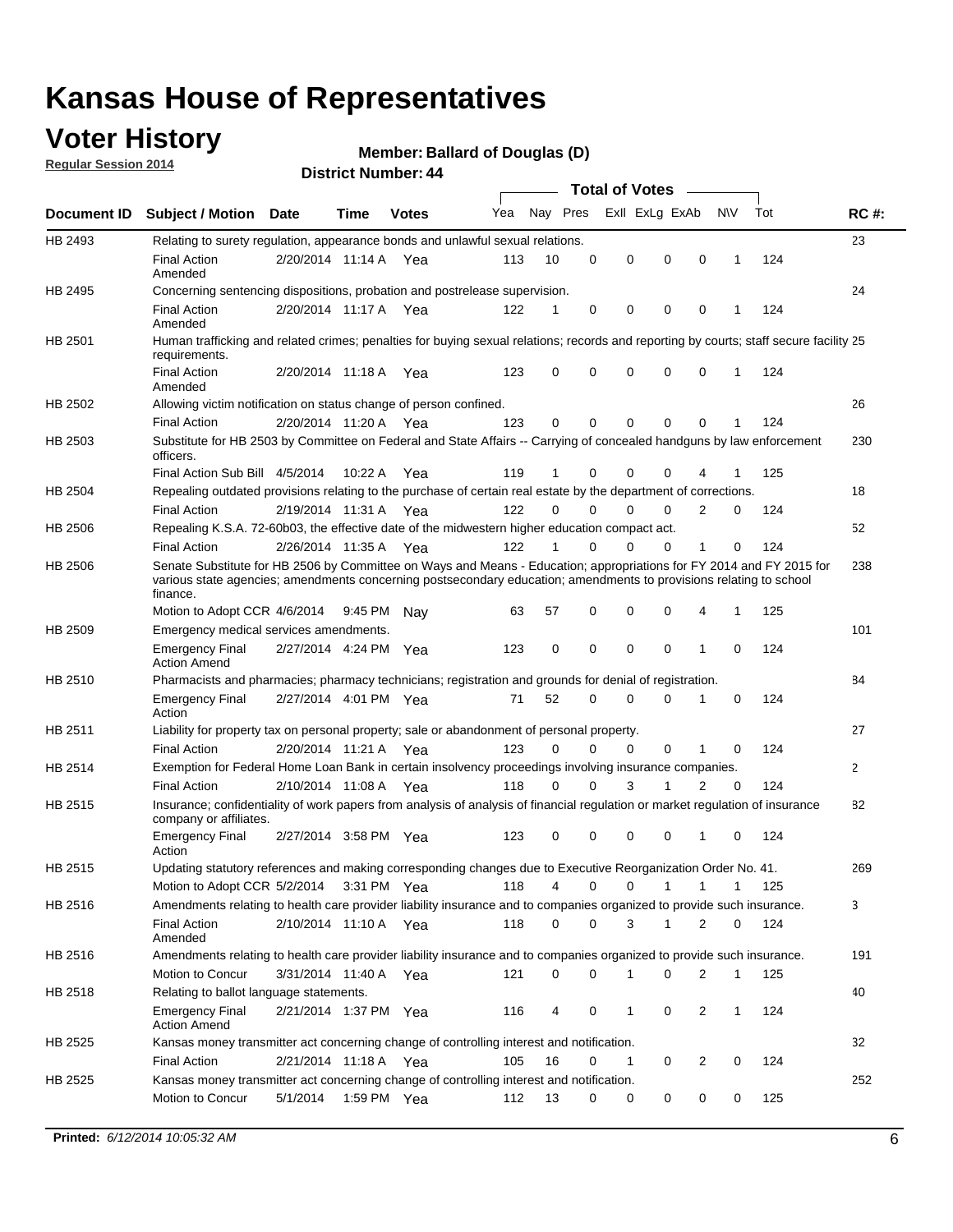#### **Voter History Regular Session 2014**

|                |                                                                                                                                                                                                                                                                                                                                           |                       |             | די וסטוווטג ושטוווט <del>כ</del> ו |     |    |             | <b>Total of Votes</b> |                |                |              |     |             |
|----------------|-------------------------------------------------------------------------------------------------------------------------------------------------------------------------------------------------------------------------------------------------------------------------------------------------------------------------------------------|-----------------------|-------------|------------------------------------|-----|----|-------------|-----------------------|----------------|----------------|--------------|-----|-------------|
| Document ID    | <b>Subject / Motion Date</b>                                                                                                                                                                                                                                                                                                              |                       | Time        | <b>Votes</b>                       | Yea |    | Nay Pres    |                       | Exll ExLg ExAb | N\V            |              | Tot | <b>RC#:</b> |
| HB 2533        | Changing interest credit amounts, member distributions upon termination or death and retirement annuities under the KPERS 42<br>Act of 2015.                                                                                                                                                                                              |                       |             |                                    |     |    |             |                       |                |                |              |     |             |
|                | <b>Emergency Final</b><br><b>Action Amend</b>                                                                                                                                                                                                                                                                                             | 2/21/2014 1:40 PM Nav |             |                                    | 94  | 26 | 0           | $\mathbf{1}$          | 0              | 2              | 1            | 124 |             |
| HB 2537        | Eliminating font size and type requirement for disclosure statements contained in insurance contracts and explanatory<br>materials printed in any language other than English.                                                                                                                                                            |                       |             |                                    |     |    |             |                       |                |                |              |     | 81          |
|                | <b>Emergency Final</b><br>Action                                                                                                                                                                                                                                                                                                          | 2/27/2014 3:56 PM Yea |             |                                    | 119 | 4  | 0           | 0                     | 0              | 1              | 0            | 124 |             |
| HB 2537        | Insurance; eliminating font and type requirements for certain non-English insurance documents; confidentiality of certain<br>documents; continuation of health insurance for spouse and children of certain emergency personnel and employees of the<br>department of corrections; purchase of certain insurance by the state fair board. |                       |             |                                    |     |    |             |                       |                |                |              |     | 249         |
|                | Motion to adopt CCR 4/30/2014 3:58 PM Yea                                                                                                                                                                                                                                                                                                 |                       |             |                                    | 122 | 0  | 0           | 1                     | -1             | 0              | 1            | 125 |             |
| HB 2538        | Giving landowner right of first refusal for antlers of deer illegally shot on landowner's property.                                                                                                                                                                                                                                       |                       |             |                                    |     |    |             |                       |                |                |              |     | 102         |
|                | <b>Emergency Final</b><br><b>Action Amend</b>                                                                                                                                                                                                                                                                                             | 2/27/2014 4:26 PM Yea |             |                                    | 106 | 17 | 0           | 0                     | 0              | 1              | 0            | 124 |             |
| HB 2541        | Substitute for HB2541 by Committee on Local Government—plastic bottles and containers; labeling; solid waste landfill<br>restrictions.                                                                                                                                                                                                    |                       |             |                                    |     |    |             |                       |                |                |              |     | 121         |
|                | Final Action Sub Bill 3/17/2014 11:21 A Yea                                                                                                                                                                                                                                                                                               |                       |             |                                    | 102 | 21 | 0           | $\mathbf 0$           | 0              | 2              | 0            | 125 |             |
| HB 2542        | Property tax exemption for amateur-built aircraft.<br><b>Final Action</b>                                                                                                                                                                                                                                                                 | 3/13/2014 11:22 A Yea |             |                                    | 116 | 4  | 0           | $\mathbf{1}$          | 1              | 2              | 1            | 125 | 112         |
| HB 2544        | Amended<br>Authorizing postsecondary educational institutions to enter into the state authorization reciprocity agreement to provide<br>distance education.                                                                                                                                                                               |                       |             |                                    |     |    |             |                       |                |                |              |     | 17          |
|                | <b>Final Action</b>                                                                                                                                                                                                                                                                                                                       | 2/17/2014 11:21 A Yea |             |                                    | 120 | 0  | 0           | 3                     | 0              | 1              | 0            | 124 |             |
| HB 2545        | Extending sunset date on certain agriculture fees from July 1, 2015, to July 1, 2019.                                                                                                                                                                                                                                                     |                       |             |                                    |     |    |             |                       |                |                |              |     | 68          |
|                | <b>Final Action</b><br>Amended                                                                                                                                                                                                                                                                                                            | 2/27/2014 10:25 A Yea |             |                                    | 99  | 24 | 0           | $\mathbf 0$           | $\Omega$       | 1              | 0            | 124 |             |
| <b>HB 2547</b> | Changing the map copy requirement in mining permit application.                                                                                                                                                                                                                                                                           |                       |             |                                    |     |    |             |                       |                |                |              |     | 53          |
|                | <b>Final Action</b>                                                                                                                                                                                                                                                                                                                       | 2/26/2014 11:36 A     |             | Yea                                | 123 | 0  | 0           | 0                     | 0              | 1              | 0            | 124 |             |
| HB 2548        | Creating the water program management fund and transferring the air quality fee fund.                                                                                                                                                                                                                                                     |                       |             |                                    |     |    |             |                       |                |                |              |     | 46          |
|                | <b>Emergency Final</b><br>Action                                                                                                                                                                                                                                                                                                          | 2/21/2014 1:46 PM Yea |             |                                    | 119 | 1  | 0           | 1                     | 0              | 2              | $\mathbf{1}$ | 124 |             |
| HB 2549        | Allowing burial of hazardous waste on-site.                                                                                                                                                                                                                                                                                               |                       |             |                                    |     |    |             |                       |                |                |              |     | 54          |
|                | <b>Final Action</b>                                                                                                                                                                                                                                                                                                                       | 2/26/2014 11:38 A     |             | Yea                                | 123 | 0  | $\mathbf 0$ | 0                     | 0              | 1              | 0            | 124 |             |
| HB 2550        | Repeal of the atmospheric mercury deposition monitoring network.                                                                                                                                                                                                                                                                          |                       |             |                                    |     |    |             |                       |                |                |              |     | 33          |
|                | <b>Final Action</b>                                                                                                                                                                                                                                                                                                                       | 2/21/2014 11:20 A     |             | Nay                                | 92  | 29 | 0           | 1                     | 0              | 2              | 0            | 124 |             |
| HB 2551        | Repealing regulation of PCB disposal facilities.                                                                                                                                                                                                                                                                                          |                       |             |                                    |     |    |             |                       |                |                |              |     | 47          |
|                | <b>Emergency Final</b><br>Action Amend                                                                                                                                                                                                                                                                                                    | 2/21/2014 1:47 PM Nay |             |                                    | 100 | 20 | 0           | 1                     | 0              | $\overline{2}$ | 1            | 124 |             |
| HB 2551        | Repealing the regulation of PCB disposal facilities; making changes to the atmospheric mercury deposition monitoring network 271<br>and the disposal of plastic bottles, containers and solid waste.                                                                                                                                      |                       |             |                                    |     |    |             |                       |                |                |              |     |             |
|                | Motion to Adopt CCR 5/2/2014 3:45 PM Yea                                                                                                                                                                                                                                                                                                  |                       |             |                                    | 105 | 17 | 0           | 0                     | 1              | 1              | 1            | 125 |             |
| HB 2552        | Managed care organizations, prompt payment.                                                                                                                                                                                                                                                                                               |                       |             |                                    |     |    |             |                       |                |                |              |     | 69          |
|                | <b>Final Action</b><br>Amended                                                                                                                                                                                                                                                                                                            | 2/27/2014 10:26 A Yea |             |                                    | 123 | 0  | 0           | 0                     | 0              | 1              | 0            | 124 |             |
| HB 2552        | Kansas medical assistance program; managed care organizations; consent for expansion of certain medicaid services.                                                                                                                                                                                                                        |                       |             |                                    |     |    |             |                       |                |                |              |     | 225         |
|                | Motion to Concur                                                                                                                                                                                                                                                                                                                          | 4/4/2014              | 6:13 PM Nay |                                    | 68  | 54 | 0           | 0                     | 1              | 2              | 0            | 125 |             |
| HB 2553        | Health care compact.                                                                                                                                                                                                                                                                                                                      |                       |             |                                    |     |    |             |                       |                |                |              |     | 141         |
|                | <b>Final Action</b>                                                                                                                                                                                                                                                                                                                       | 3/24/2014 10:15 A     |             | Nay                                | 74  | 48 | 0           | 0                     | 0              | 3              | 0            | 125 |             |
| HB 2555        | Release of information in support of arrest warrants and search warrants.                                                                                                                                                                                                                                                                 |                       |             |                                    |     |    |             |                       |                |                |              |     | 86          |
|                | <b>Emergency Final</b><br><b>Action Amend</b>                                                                                                                                                                                                                                                                                             | 2/27/2014 4:04 PM Yea |             |                                    | 113 | 10 | 0           | 0                     | 0              | 1              | 0            | 124 |             |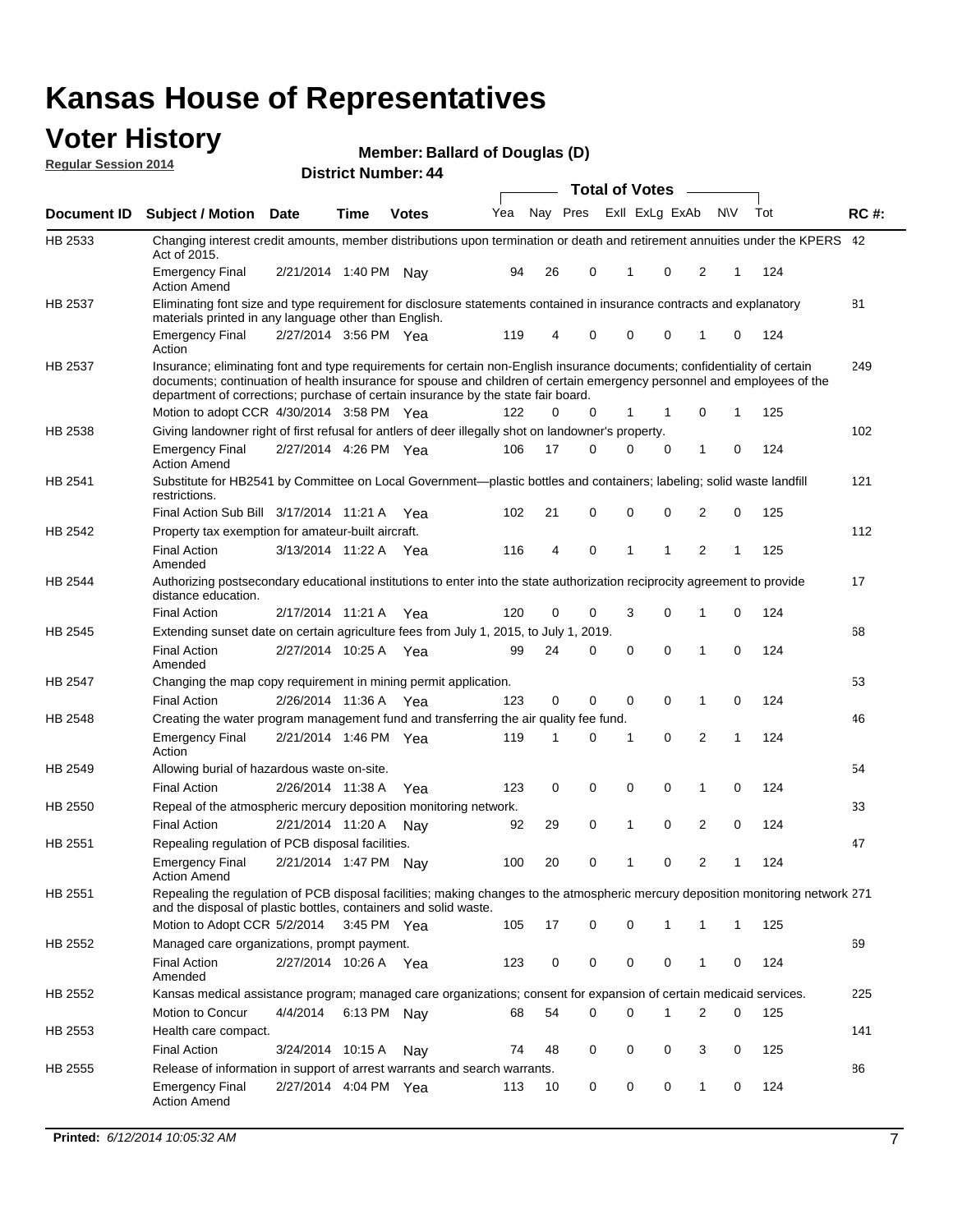### **Voter History**

**Regular Session 2014**

#### **Member: Ballard of Douglas (D)**

|                |                                                                                                                                                                                                                                                                                                                                                           |                       |             |              |     |          |   | <b>Total of Votes</b> |             |              |              |     |             |
|----------------|-----------------------------------------------------------------------------------------------------------------------------------------------------------------------------------------------------------------------------------------------------------------------------------------------------------------------------------------------------------|-----------------------|-------------|--------------|-----|----------|---|-----------------------|-------------|--------------|--------------|-----|-------------|
|                | Document ID Subject / Motion Date                                                                                                                                                                                                                                                                                                                         |                       | Time        | <b>Votes</b> | Yea | Nay Pres |   | Exll ExLg ExAb        |             |              | <b>NV</b>    | Tot | <b>RC#:</b> |
| <b>HB 2557</b> | Changing penalties for certain taxpayers who file incorrect returns under Kansas income tax act.                                                                                                                                                                                                                                                          |                       |             |              |     |          |   |                       |             |              |              |     | 21          |
|                | <b>Final Action</b><br>Amended                                                                                                                                                                                                                                                                                                                            | 2/19/2014 11:35 A     |             | Yea          | 122 | 0        | 0 | 0                     | 0           | 2            | 0            | 124 |             |
| HB 2561        | Licensure of pharmacists and registration of pharmacy interns by board of pharmacy.                                                                                                                                                                                                                                                                       |                       |             |              |     |          |   |                       |             |              |              |     | 55          |
|                | <b>Final Action</b>                                                                                                                                                                                                                                                                                                                                       | 2/26/2014 11:39 A Yea |             |              | 105 | 18       | 0 | 0                     | 0           | 1            | 0            | 124 |             |
| HB 2564        | Requiring 60-day wait before re-employment for retirement benefit eligibility.                                                                                                                                                                                                                                                                            |                       |             |              |     |          |   |                       |             |              |              |     | 43          |
|                | <b>Emergency Final</b><br>Action                                                                                                                                                                                                                                                                                                                          | 2/21/2014 1:41 PM Yea |             |              | 120 | 0        | 0 | 1                     | 0           | 2            | 1            | 124 |             |
| HB 2566        | Requiring court fee for forensic audio and video examination services.                                                                                                                                                                                                                                                                                    |                       |             |              |     |          |   |                       |             |              |              |     | 93          |
|                | <b>Emergency Final</b><br>Action                                                                                                                                                                                                                                                                                                                          | 2/27/2014 4:12 PM Yea |             |              | 123 | 0        | 0 | 0                     | $\mathbf 0$ | 1            | $\mathbf 0$  | 124 |             |
| HB 2568        | Domestic relations; Kansas family law code; child support guidelines.                                                                                                                                                                                                                                                                                     |                       |             |              |     |          |   |                       |             |              |              |     | 70          |
|                | <b>Final Action</b><br>Amended                                                                                                                                                                                                                                                                                                                            | 2/27/2014 10:27 A     |             | Yea          | 123 | 0        | 0 | 0                     | 0           | 1            | 0            | 124 |             |
| HB 2568        | Domestic relations; Kansas family law code; child support guidelines.                                                                                                                                                                                                                                                                                     |                       |             |              |     |          |   |                       |             |              |              |     | 268         |
|                | Motion to adopt CCR 5/2/2014                                                                                                                                                                                                                                                                                                                              |                       | 3:28 PM Yea |              | 123 | 0        | 0 | 0                     | 1           | 1            | 0            | 125 |             |
| HB 2576        | Employment security law; creation of "new employer rate."                                                                                                                                                                                                                                                                                                 |                       |             |              |     |          |   |                       |             |              |              |     | 71          |
|                | <b>Final Action</b><br>Amended                                                                                                                                                                                                                                                                                                                            | 2/27/2014 10:28 A     |             | Yea          | 123 | 0        | 0 | 0                     | $\mathbf 0$ | 1            | 0            | 124 |             |
| HB 2576        | Employment security law; creation of "new employer rate."                                                                                                                                                                                                                                                                                                 |                       |             |              |     |          |   |                       |             |              |              |     | 159         |
|                | Motion to Concur                                                                                                                                                                                                                                                                                                                                          | 3/25/2014 10:47 A     |             | Yea          | 122 | 0        | 0 | 1                     | 0           | 2            | 0            | 125 |             |
| HB 2577        | Allowing parents to remain anonymous when surrendering an infant under the newborn protection act.                                                                                                                                                                                                                                                        |                       |             |              |     |          |   |                       |             |              |              |     | 56          |
|                | <b>Final Action</b><br>Amended                                                                                                                                                                                                                                                                                                                            | 2/26/2014 11:41 A Yea |             |              | 123 | 0        | 0 | 0                     | $\Omega$    | 1            | 0            | 124 |             |
| HB 2577        | Allowing parents to remain anonymous when surrendering an infant under the newborn protection act.                                                                                                                                                                                                                                                        |                       |             |              |     |          |   |                       |             |              |              |     | 220         |
|                | Motion to Concur                                                                                                                                                                                                                                                                                                                                          | 4/4/2014              | 11:45 A     | Yea          | 121 | $\Omega$ | 0 |                       | 1           | $\mathbf{1}$ | $\mathbf{1}$ | 125 |             |
| HB 2578        | Certification by chief law enforcement officer for transfer of a firearm when required by federal law.                                                                                                                                                                                                                                                    |                       |             |              |     |          |   |                       |             |              |              |     | 122         |
|                | <b>Final Action</b><br>Amended                                                                                                                                                                                                                                                                                                                            | 3/17/2014 11:22 A     |             | Yea          | 123 | $\Omega$ | 0 | 0                     | $\Omega$    | 2            | 0            | 125 |             |
| HB 2578        | Regulating the possession of weapons.                                                                                                                                                                                                                                                                                                                     |                       |             |              |     |          |   |                       |             |              |              |     | 235         |
|                | Motion to Adopt CCR 4/5/2014 4:40 PM Yea                                                                                                                                                                                                                                                                                                                  |                       |             |              | 102 | 19       | 0 | 0                     | 0           | 4            | $\Omega$     | 125 |             |
| HB 2580        | Specifying the duties of the state fire marshal relating to regional emergency response teams for hazardous materials and<br>search and rescue incidents.                                                                                                                                                                                                 |                       |             |              |     |          |   |                       |             |              |              |     | 72          |
|                | <b>Final Action</b><br>Amended                                                                                                                                                                                                                                                                                                                            | 2/27/2014 10:29 A     |             | Yea          | 113 | 10       | 0 | 0                     | 0           | 1            | 0            | 124 |             |
| HB 2580        | Kansas Real Estate Appraisal Board; licensee fingerprinting and criminal background checks.                                                                                                                                                                                                                                                               |                       |             |              |     |          |   |                       |             |              |              |     | 272         |
|                | Motion to adopt CCR 5/2/2014                                                                                                                                                                                                                                                                                                                              |                       |             | 3:49 PM Yea  | 115 | 7        | 0 | 0                     | 1           | 1            | -1           | 125 |             |
| HB 2582        | Creating an exemption from food establishment licensing for churches.                                                                                                                                                                                                                                                                                     |                       |             |              |     |          |   |                       |             |              |              |     | 57          |
|                | <b>Final Action</b>                                                                                                                                                                                                                                                                                                                                       | 2/26/2014 11:42 A Yea |             |              | 123 | 0        | 0 | 0                     | 0           | 1            | 0            | 124 |             |
| HB 2588        | Child in need of care; juvenile offenders; permanent custodians.                                                                                                                                                                                                                                                                                          |                       |             |              |     |          |   |                       |             |              |              |     | 94          |
|                | <b>Emergency Final</b><br><b>Action Amend</b>                                                                                                                                                                                                                                                                                                             | 2/27/2014 4:14 PM Yea |             |              | 123 | 0        | 0 | 0                     | 0           | 1            | 0            | 124 |             |
| HB 2588        | Senate Substitute for HB 2588 by Committee on Judiciary - Concerning children and minors; relating to children in need of<br>care; placement in juvenile detention facilities; permanent custodians; relating to juvenile offenders; alternative adjudication;<br>youth residential centers and services; risk assessment; sentencing; good time credits. |                       |             |              |     |          |   |                       |             |              |              |     | 244         |
|                | Motion to adopt CCR 4/30/2014 3:36 PM Yea                                                                                                                                                                                                                                                                                                                 |                       |             |              | 123 | 0        | 0 | 1                     | 1           | 0            | 0            | 125 |             |
| HB 2591        | Requiring certain audit reports to be filed electronically and to be filed only with the department of administration.                                                                                                                                                                                                                                    |                       |             |              |     |          |   |                       |             |              |              |     | 58          |
|                | <b>Final Action</b>                                                                                                                                                                                                                                                                                                                                       | 2/26/2014 11:43 A Yea |             |              | 123 | 0        | 0 | 0                     | 0           | 1            | 0            | 124 |             |
| HB 2595        | State fossils; the tylosaurus and the pteranodon.                                                                                                                                                                                                                                                                                                         |                       |             |              |     |          |   |                       |             |              |              |     | 73          |
|                | <b>Final Action</b><br>Amended                                                                                                                                                                                                                                                                                                                            | 2/27/2014 10:31 A Yea |             |              | 96  | 27       | 0 | 0                     | 0           | 1            | 0            | 124 |             |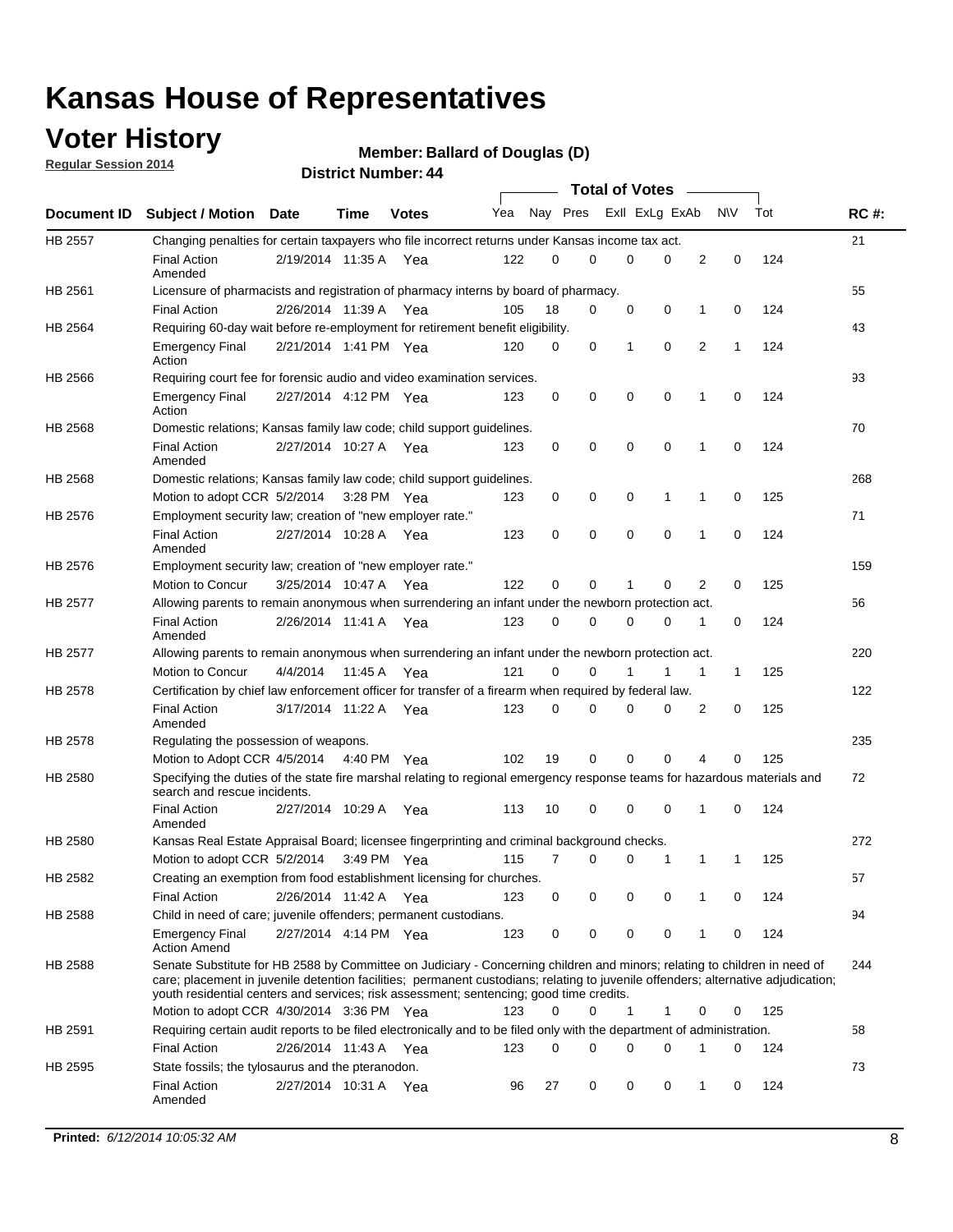### **Voter History**

**Regular Session 2014**

**Member: Ballard of Douglas (D)** 

|             |                                                                                                                                                                                                                                       |                       |             |              | <b>Total of Votes</b> |             |                         |             |             |              |           |     |             |
|-------------|---------------------------------------------------------------------------------------------------------------------------------------------------------------------------------------------------------------------------------------|-----------------------|-------------|--------------|-----------------------|-------------|-------------------------|-------------|-------------|--------------|-----------|-----|-------------|
| Document ID | <b>Subject / Motion Date</b>                                                                                                                                                                                                          |                       | <b>Time</b> | <b>Votes</b> | Yea                   |             | Nay Pres Exll ExLg ExAb |             |             |              | <b>NV</b> | Tot | <b>RC#:</b> |
| HB 2596     | Computation of retirement benefits when a state officer or employee is placed on furlough or has reduction in compensation.<br><b>Final Action</b>                                                                                    | 2/27/2014 10:33 A     |             |              | 123                   | 0           | 0                       | $\mathbf 0$ | $\Omega$    |              | 0         | 124 | 74          |
| HB 2596     | Computation of retirement benefits when a state officer or employee is placed on furlough or has reduction in<br>compensation.                                                                                                        |                       |             | Yea          |                       |             |                         |             |             |              |           |     | 246         |
|             | Motion to adopt CCR 4/30/2014 3:45 PM Yea                                                                                                                                                                                             |                       |             |              | 123                   | 0           | 0                       | 1           | 1           | 0            | 0         | 125 |             |
| HB 2597     | Municipal recycling services                                                                                                                                                                                                          |                       |             |              |                       |             |                         |             |             |              |           |     | 97          |
|             | <b>Emergency Final</b><br><b>Action Amend</b>                                                                                                                                                                                         | 2/27/2014 4:20 PM Yea |             |              | 105                   | 18          | 0                       | $\mathbf 0$ | 0           | $\mathbf{1}$ | 0         | 124 |             |
| HB 2599     | Authorizing the secretary of state to grant an easement to the unified government of Wyandotte county.                                                                                                                                |                       |             |              |                       |             |                         |             |             |              |           |     | 22          |
|             | <b>Final Action</b>                                                                                                                                                                                                                   | 2/19/2014 11:37 A     |             | Yea          | 120                   | 2           | 0                       | 0           | $\mathbf 0$ | 2            | 0         | 124 |             |
| HB 2599     | Authorizing the secretary of state to grant an easement to the unified government of Wyandotte county.                                                                                                                                |                       |             |              |                       |             |                         |             |             |              |           |     | 118         |
|             | Motion to Concur                                                                                                                                                                                                                      | 3/14/2014 11:25 A     |             | Yea          | 118                   | 0           | 0                       | 2           | 1           | 4            | 0         | 125 |             |
| HB 2602     | Increasing the percentage of unclassified employees allowed to be employed by KPERS from 25% to 50%.                                                                                                                                  |                       |             |              |                       |             |                         |             |             |              |           |     | 44          |
|             | <b>Emergency Final</b><br>Action                                                                                                                                                                                                      | 2/21/2014 1:43 PM Yea |             |              | 107                   | 13          | 0                       | 1           | 0           | 2            | 1         | 124 |             |
| HB 2602     | Increasing the percentage of unclassified employees allowed to be employed by KPERS from 25% to 50%.                                                                                                                                  |                       |             |              |                       |             |                         |             |             |              |           |     | 195         |
|             | Motion to Concur                                                                                                                                                                                                                      | 4/1/2014              | 10:57 A     | Yea          | 108                   | 15          | 0                       | 1           | $\mathbf 0$ | 1            | 0         | 125 |             |
| HB 2609     | Practice of pharmacy; filling and refilling of prescriptions.                                                                                                                                                                         |                       |             |              |                       |             |                         |             |             |              |           |     | 105         |
|             | <b>Emergency Final</b><br><b>Action Amend</b>                                                                                                                                                                                         | 2/27/2014 4:29 PM Yea |             |              | 123                   | $\mathbf 0$ | $\mathbf 0$             | $\mathbf 0$ | $\mathbf 0$ | 1            | $\Omega$  | 124 |             |
| HB 2611     | Conduct of dental offices.                                                                                                                                                                                                            |                       |             |              |                       |             |                         |             |             |              |           |     | 83          |
|             | <b>Emergency Final</b><br>Action                                                                                                                                                                                                      | 2/27/2014 3:59 PM Yea |             |              | 123                   | 0           | 0                       | $\mathbf 0$ | $\mathbf 0$ | 1            | 0         | 124 |             |
| HB 2612     | Relating to district judge and district magistrate judge vacancies.                                                                                                                                                                   |                       |             |              |                       |             |                         |             |             |              |           |     | 75          |
|             | <b>Final Action</b><br>Amended                                                                                                                                                                                                        | 2/27/2014 10:34 A     |             | Nav          | 106                   | 17          | 0                       | $\mathbf 0$ | $\mathbf 0$ | 1            | 0         | 124 |             |
| HB 2613     | Relating to the issuance of stillbirth and unborn child's death certificates.                                                                                                                                                         |                       |             |              |                       |             |                         |             |             |              |           |     | 103         |
|             | <b>Emergency Final</b><br><b>Action Amend</b>                                                                                                                                                                                         | 2/27/2014 4:27 PM Yea |             |              | 122                   | $\mathbf 1$ | $\mathbf 0$             | $\mathbf 0$ | 0           | 1            | 0         | 124 |             |
| HB 2615     | Substitute for HB 2615 by Committee on Commerce, Labor and Economic Development - Workers compensation assigned<br>risk pool.                                                                                                         |                       |             |              |                       |             |                         |             |             |              |           |     | 185         |
|             | EFA Sub Bill<br>Amended                                                                                                                                                                                                               | 3/26/2014 3:42 PM Nay |             |              | 98                    | 25          | 0                       | 1           | 0           | 1            | 0         | 125 |             |
| HB 2616     | Secretary of labor; explore agreement to allow state of Kansas to enforce OSHA standards.                                                                                                                                             |                       |             |              |                       |             |                         |             |             |              |           |     | 92          |
|             | <b>Emergency Final</b><br>Action                                                                                                                                                                                                      | 2/27/2014 4:11 PM Nay |             |              | 93                    | 30          | $\Omega$                | $\mathbf 0$ | 0           | 1            | 0         | 124 |             |
| HB 2616     | Senate Substitute for HB 2616 by Committee on Commerce - Secretary of labor directed to study state enforcement of OSHA 261<br>standards.                                                                                             |                       |             |              |                       |             |                         |             |             |              |           |     |             |
|             | Motion to Concur                                                                                                                                                                                                                      | 5/2/2014 11:47 A      |             | Yea          | 94                    | 30          | 0                       | $\mathbf 0$ | 1           | 0            | 0         | 125 |             |
| HB 2633     | Substitute for HB 2633 by Committee on Corrections and Juvenile Justice - Juvenile offenders; youth residential centers and<br>services; risk assessment; raising the age for prosecution as an adult; sentencing; good time credits. |                       |             |              |                       |             |                         |             |             |              |           |     | - 106       |
|             | EFA Sub Bill<br>Amended                                                                                                                                                                                                               | 2/27/2014 4:31 PM Yea |             |              | 122                   | 1           | 0                       | 0           | 0           | 1            | 0         | 124 |             |
| HB 2636     | Secretary of health and environment and air quality standards.                                                                                                                                                                        |                       |             |              |                       |             |                         |             |             |              |           |     | 45          |
|             | <b>Emergency Final</b><br><b>Action Amend</b>                                                                                                                                                                                         | 2/21/2014 1:44 PM Nay |             |              | 89                    | 31          | 0                       | 1           | 0           | 2            |           | 124 |             |
| HB 2636     | Secretary of health and environment and air quality standards.                                                                                                                                                                        |                       |             |              |                       |             |                         |             |             |              |           |     | 212         |
|             | Sub motion to concur 4/3/2014                                                                                                                                                                                                         |                       | 7:20 PM Yea |              | 121                   | 3           | 0                       | 0           | 0           | 1            | 0         | 125 |             |
| HB 2642     | Income tax deduction for net gain on the sale of certain horses, cattle or livestock; income tax credit for expenditures to make 131<br>dwelling or facility accessible for persons with a disability.                                |                       |             |              |                       |             |                         |             |             |              |           |     |             |
|             | <b>Final Action</b><br>Amended                                                                                                                                                                                                        | 3/20/2014 11:17 A Yea |             |              | 123                   | 0           | 0                       | 0           | 1           | 1            | 0         | 125 |             |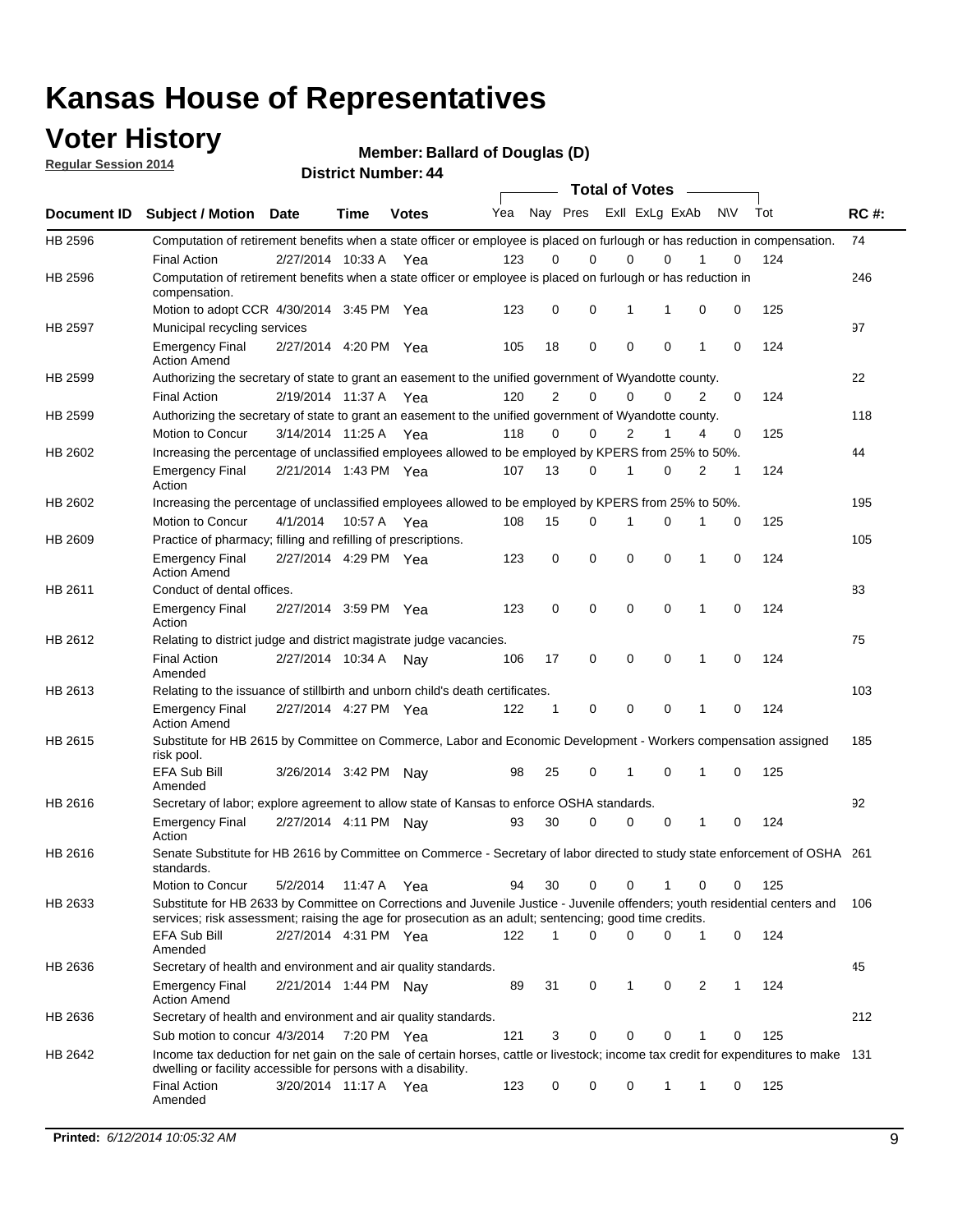### **Voter History**

| Member: Ballard of Douglas (D) |  |
|--------------------------------|--|
|--------------------------------|--|

| <b>Regular Session 2014</b> |                                                                                                                                                                                                                                                                                                                                                                                                                               |                       |         | <b>District Number: 44</b> |     |       |                      |                       |                     |            |   |     |             |
|-----------------------------|-------------------------------------------------------------------------------------------------------------------------------------------------------------------------------------------------------------------------------------------------------------------------------------------------------------------------------------------------------------------------------------------------------------------------------|-----------------------|---------|----------------------------|-----|-------|----------------------|-----------------------|---------------------|------------|---|-----|-------------|
|                             |                                                                                                                                                                                                                                                                                                                                                                                                                               |                       |         |                            |     |       |                      | <b>Total of Votes</b> |                     |            |   |     |             |
| <b>Document ID</b>          | <b>Subject / Motion Date</b>                                                                                                                                                                                                                                                                                                                                                                                                  |                       | Time    | <b>Votes</b>               | Yea |       | Nay Pres             |                       | Exll ExLg ExAb      | <b>N\V</b> |   | Tot | <b>RC#:</b> |
| HB 2643                     | Property tax; classification of commercial and industrial machinery and equipment as personal property; reclassification of<br>property upon termination of IRB tax exemption; use of independent appraisers to appraiser certain                                                                                                                                                                                             |                       |         |                            |     |       |                      |                       |                     |            |   |     | 164         |
|                             | <b>Final Action</b><br>Amended                                                                                                                                                                                                                                                                                                                                                                                                | 3/26/2014 10:56 A Yea |         |                            | 123 |       | $\Omega$<br>$\Omega$ | 1                     | 0<br>1              |            | 0 | 125 |             |
| HB 2643                     | Property tax; classification of commercial and industrial machinery and equipment as personal property; reclassification of<br>property upon termination of IRB tax exemption; use of independent appraisers to appraiser certain complex property; motor<br>vehicles, members of military; mortgage registration tax phase out and replacement with fees; county clerk technology fund;<br>county treasurer technology fund. |                       |         |                            |     |       |                      |                       | 0                   |            |   |     | 274         |
|                             | Motion to Concur<br>Property tax; classification of commercial and industrial machinery and equipment as personal property; reclassification of                                                                                                                                                                                                                                                                               | 5/2/2014              |         | 5:12 PM Nav                | 16  | - 108 | 0                    | 0                     |                     |            | 0 | 125 |             |
| HB 2643                     | property upon termination of IRB tax exemption; use of independent appraisers to appraiser certain complex property; motor<br>vehicles, members of military; mortgage registration tax phase out and replacement with fees; county clerk technology fund;<br>county treasurer technology fund.                                                                                                                                |                       |         |                            |     |       |                      |                       |                     |            |   |     | 286         |
|                             | Motion to adopt CCR 5/3/2014                                                                                                                                                                                                                                                                                                                                                                                                  |                       | 1:53 AM | Nay                        | 70  | 53    | 0                    | 0                     | 0<br>1              |            | 1 | 125 |             |
| <b>HB 2648</b>              | Property tax exemption for levees.                                                                                                                                                                                                                                                                                                                                                                                            |                       |         |                            |     |       |                      |                       |                     |            |   |     | 100         |
|                             | <b>Emergency Final</b><br><b>Action Amend</b>                                                                                                                                                                                                                                                                                                                                                                                 | 2/27/2014 4:23 PM Yea |         |                            | 100 | 23    | 0                    | $\mathbf 0$           | 0<br>1              |            | 0 | 124 |             |
| HB 2651                     | County law library.                                                                                                                                                                                                                                                                                                                                                                                                           |                       |         |                            |     |       |                      |                       |                     |            |   |     | 76          |
|                             | <b>Final Action</b><br>Amended                                                                                                                                                                                                                                                                                                                                                                                                | 2/27/2014 10:38 A     |         | Yea                        | 82  | 41    | 0                    | $\mathbf 0$           | $\mathbf 0$<br>1    |            | 0 | 124 |             |
| HB 2655                     | Allowing veterans with PTSD to seek mental health treatment upon certain convictions.                                                                                                                                                                                                                                                                                                                                         |                       |         |                            |     |       |                      |                       |                     |            |   |     | 77          |
|                             | <b>Final Action</b><br>Amended                                                                                                                                                                                                                                                                                                                                                                                                | 2/27/2014 10:40 A Yea |         |                            | 123 |       | 0<br>$\Omega$        | 0                     | 0<br>1              |            | 0 | 124 |             |
| HB 2655                     | Senate Substitute for HB 2655 by Committee on Judiciary - Allowing veterans with PTSD to seek mental health treatment<br>upon certain convictions; also amending the crimes of interference with law enforcement and giving a false alarm.                                                                                                                                                                                    |                       |         |                            |     |       |                      |                       |                     |            |   |     | 224         |
|                             | Motion to Concur                                                                                                                                                                                                                                                                                                                                                                                                              | 4/4/2014              |         | 5:42 PM Yea                | 122 |       | $\Omega$<br>$\Omega$ | $\Omega$              | $\mathbf{1}$<br>2   |            | 0 | 125 |             |
| HB 2656                     | Authorizing the state of Kansas to pay the death gratuity benefit to the designated survivor of a Kansas service member during 48<br>a federal government shutdown and providing for reimbursement to the state                                                                                                                                                                                                               |                       |         |                            |     |       |                      |                       |                     |            |   |     |             |
|                             | <b>Final Action</b>                                                                                                                                                                                                                                                                                                                                                                                                           | 2/26/2014 11:27 A Yea |         |                            | 123 |       | 0<br>0               | 0                     | 0                   |            | 0 | 124 |             |
| HB 2661                     | Substitute for HB 2661 by Committee on Energy and Environment - Siting of electric transmission lines; notice and hearing<br>requirements.<br>EFA Sub Bill                                                                                                                                                                                                                                                                    | 3/26/2014 3:37 PM Yea |         |                            | 119 |       | 0<br>4               | 1                     | 0<br>1              |            | 0 | 125 | 181         |
| HB 2662                     | Expungment of driving under the influence convictions.                                                                                                                                                                                                                                                                                                                                                                        |                       |         |                            |     |       |                      |                       |                     |            |   |     | 116         |
|                             | <b>Final Action</b><br>Amended                                                                                                                                                                                                                                                                                                                                                                                                | 3/14/2014 11:22 A Yea |         |                            | 87  | 31    | 0                    | 2                     | 1<br>4              |            | 0 | 125 |             |
| <b>HB 2668</b>              | Health insurance for qualified professional associations.                                                                                                                                                                                                                                                                                                                                                                     |                       |         |                            |     |       |                      |                       |                     |            |   |     | 34          |
|                             | <b>Final Action</b><br>Amended                                                                                                                                                                                                                                                                                                                                                                                                | 2/21/2014 11:21 A Yea |         |                            | 114 |       | 7<br>0               | 1                     | $\overline{2}$<br>0 |            | 0 | 124 |             |
| HB 2668                     | Predetermination of health insurance benefits                                                                                                                                                                                                                                                                                                                                                                                 |                       |         |                            |     |       |                      |                       |                     |            |   |     | 262         |
|                             | Motion to Concur                                                                                                                                                                                                                                                                                                                                                                                                              | 5/2/2014              | 12:05 P | Yea                        | 97  | 27    | 0                    | 0                     | 0<br>1              |            | 0 | 125 |             |
| HB 2669                     | State civil service board; transferred from the department of administration to the office of administrative hearings.                                                                                                                                                                                                                                                                                                        |                       |         |                            |     |       |                      |                       |                     |            |   |     | 87          |
|                             | <b>Emergency Final</b><br>Action                                                                                                                                                                                                                                                                                                                                                                                              | 2/27/2014 4:05 PM Yea |         |                            | 110 | 13    | 0                    | 0                     | 0<br>1              |            | 0 | 124 |             |
| HB 2673                     | Kansas healing arts act; physician assistant licensure act.                                                                                                                                                                                                                                                                                                                                                                   |                       |         |                            |     |       |                      |                       |                     |            |   |     | 91          |
|                             | Emergency Final<br><b>Action Amend</b>                                                                                                                                                                                                                                                                                                                                                                                        | 2/27/2014 4:10 PM Yea |         |                            | 105 | 18    | 0                    | 0                     | 0<br>$\mathbf{1}$   |            | 0 | 124 |             |
| HB 2673                     | Board of healing arts functions and duties, physician assistants licensure act and podiatry act.                                                                                                                                                                                                                                                                                                                              |                       |         |                            |     |       |                      |                       |                     |            |   |     | 270         |
|                             | Motion to adopt CCR 5/2/2014                                                                                                                                                                                                                                                                                                                                                                                                  |                       |         | 3:39 PM Yea                | 111 | 11    | $\Omega$             | 0                     | 1<br>-1             |            | 1 | 125 |             |
| HB 2675                     | Relating to procurement negotiating committees; certified businesses.                                                                                                                                                                                                                                                                                                                                                         |                       |         |                            |     |       |                      |                       |                     |            |   |     | 165         |
|                             | <b>Final Action</b><br>Amended                                                                                                                                                                                                                                                                                                                                                                                                | 3/26/2014 10:57 A Yea |         |                            | 123 |       | 0<br>0               | 1                     | 0<br>1              |            | 0 | 125 |             |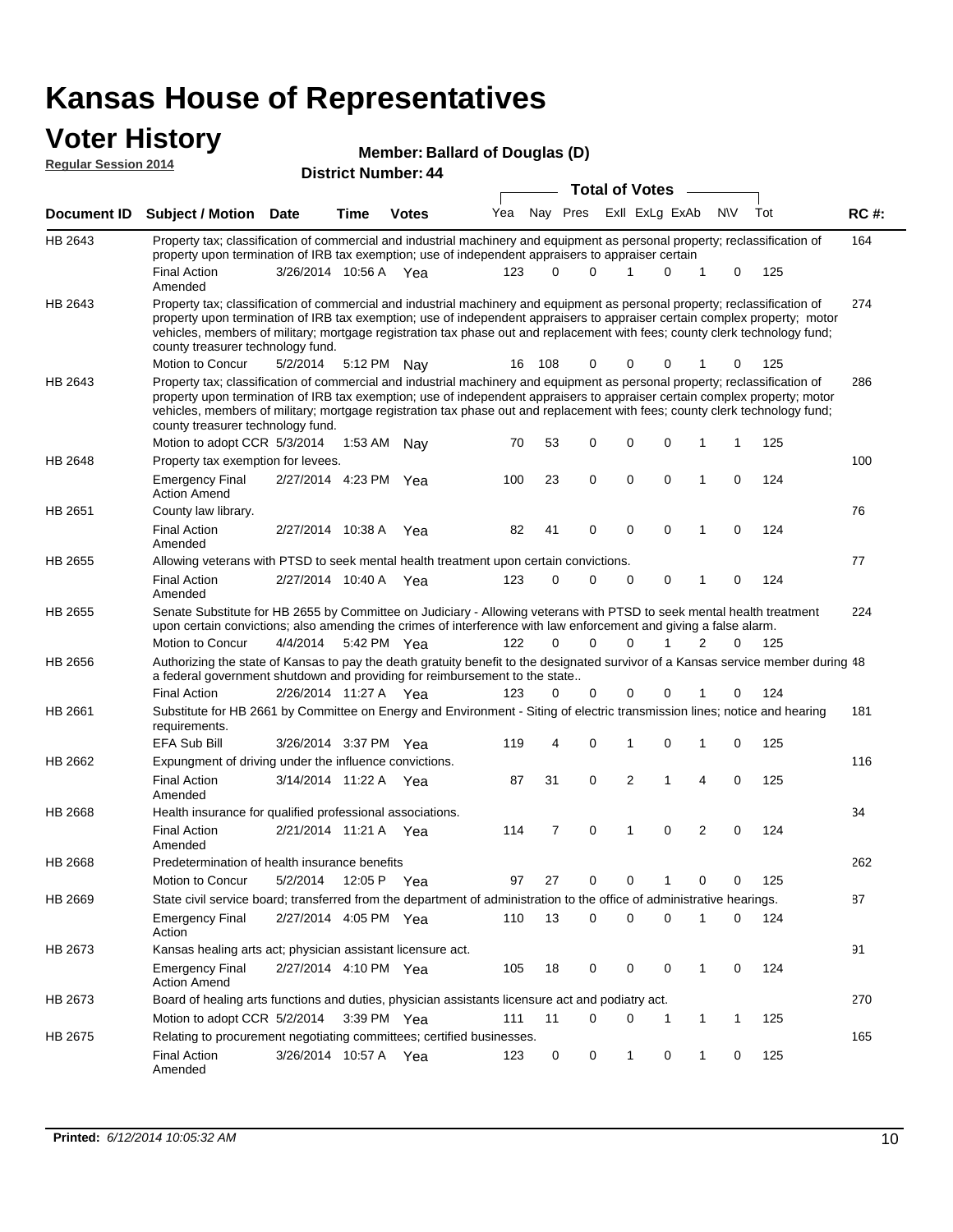#### **Voter History Regular Session 2014**

| Member: Ballard of Douglas (D) |  |  |  |
|--------------------------------|--|--|--|
|--------------------------------|--|--|--|

| noguidi ocoololi 4014 |                                                                                                                                                                                                                                                 |                       |             | <b>District Number: 44</b> |     |          |             |                       |                |                |           |     |             |
|-----------------------|-------------------------------------------------------------------------------------------------------------------------------------------------------------------------------------------------------------------------------------------------|-----------------------|-------------|----------------------------|-----|----------|-------------|-----------------------|----------------|----------------|-----------|-----|-------------|
|                       |                                                                                                                                                                                                                                                 |                       |             |                            |     |          |             | <b>Total of Votes</b> |                |                |           |     |             |
| Document ID           | <b>Subject / Motion Date</b>                                                                                                                                                                                                                    |                       | <b>Time</b> | <b>Votes</b>               | Yea |          | Nay Pres    |                       | Exll ExLg ExAb |                | <b>NV</b> | Tot | <b>RC#:</b> |
| HB 2681               | Substitute for HB2681 by Committee on Veterans, Military, and Homeland Security--Abolishing the Kansas commission on<br>veterans affairs; creating the Kansas commission on veterans affairs office within the executive branch of government.  |                       |             |                            |     |          |             |                       |                |                |           |     | 132         |
|                       | Final Action Sub Bill 3/20/2014 11:18 A Yea                                                                                                                                                                                                     |                       |             |                            | 123 | 0        | 0           | $\Omega$              | 1              | 1              | 0         | 125 |             |
| HB 2681               | Substitute for HB2681 by Committee on Veterans, Military, and Homeland Security - Abolishing the Kansas commission on<br>veterans affairs; creating the Kansas commission on veterans affairs office within the executive branch of government. |                       |             |                            |     |          |             |                       |                |                |           |     | 219         |
|                       | Motion to Concur                                                                                                                                                                                                                                | 4/4/2014              | 11:41 A     | Yea                        | 122 | $\Omega$ | 0           | 1                     | 1              | 1              | 0         | 125 |             |
| HB 2684               | Allocating moneys from driver's license fees to the judicial branch nonjudicial salary adjustment fund.                                                                                                                                         |                       |             |                            |     |          |             |                       |                |                |           |     | 78          |
|                       | <b>Final Action</b>                                                                                                                                                                                                                             | 2/27/2014 10:41 A     |             | Yea                        | 93  | 30       | $\Omega$    | 0                     | 0              | 1              | 0         | 124 |             |
| <b>HB 2687</b>        | Unclaimed property act and hearings.                                                                                                                                                                                                            |                       |             |                            |     |          |             |                       |                |                |           |     | 59          |
|                       | <b>Final Action</b>                                                                                                                                                                                                                             | 2/26/2014 11:44 A     |             | Yea                        | 119 | 4        | $\mathbf 0$ | $\mathbf 0$           | 0              | 1              | 0         | 124 |             |
| HB 2687               | Unclaimed property act and hearings.                                                                                                                                                                                                            |                       |             |                            |     |          |             |                       |                |                |           |     | 251         |
|                       | Motion to Concur                                                                                                                                                                                                                                | 5/1/2014              | 1:56 PM     | Yea                        | 125 | 0        | 0           | $\mathbf 0$           | 0              | 0              | 0         | 125 |             |
| HB 2689               | Amending which convictions are counted for driving while license canceled, suspended or revoked.                                                                                                                                                |                       |             |                            |     |          |             |                       |                |                |           |     | 231         |
|                       | <b>Final Action</b><br>Amended                                                                                                                                                                                                                  | 4/5/2014              | 10:23 A     | Yea                        | 121 | 0        | 0           | 0                     | 0              | $\overline{4}$ | 0         | 125 |             |
| HB 2693               | Providing for testing by community colleges for commercial driver's licenses and allowing temporary commercial driver's<br>license holders the ability to drive class A commercial vehicles.                                                    |                       |             |                            |     |          |             |                       |                |                |           |     | 104         |
|                       | <b>Emergency Final</b><br><b>Action Amend</b>                                                                                                                                                                                                   | 2/27/2014 4:28 PM Yea |             |                            | 123 | 0        | 0           | $\Omega$              | 0              | 1              | 0         | 124 |             |
| HB 2693               | Senate Substitute for HB 2693 by Committee on Transportation - Providing for testing by community colleges for commercial 255<br>driver's licenses; entities serving as driver's licenses examiners.                                            |                       |             |                            |     |          |             |                       |                |                |           |     |             |
|                       | Motion to adopt CCR 5/1/2014                                                                                                                                                                                                                    |                       |             | 4:42 PM Yea                | 125 | 0        | 0           | 0                     | 0              | 0              | 0         | 125 |             |
| HB 2715               | Farm machinery and equipment annual highway permits, commercial drivers' license.                                                                                                                                                               |                       |             |                            |     |          |             |                       |                |                |           |     | 98          |
|                       | <b>Emergency Final</b><br><b>Action Amend</b>                                                                                                                                                                                                   | 2/27/2014 4:21 PM Yea |             |                            | 123 | 0        | 0           | 0                     | 0              | 1              | 0         | 124 |             |
| HB 2717               | Registration of operators of assisted living, residential health care, home plus or adult day care facilities.                                                                                                                                  |                       |             |                            |     |          |             |                       |                |                |           |     | 175         |
|                       | <b>Emergency Final</b><br><b>Action Amend</b>                                                                                                                                                                                                   | 3/26/2014 3:29 PM Yea |             |                            | 114 | 9        | 0           | 1                     | 0              |                | 0         | 125 |             |
| HB 2721               | Substitute for Substitute for HB 2721 by Committee on Commerce, Labor and Economic Development †Enacting the<br>business entity standard treatment act.                                                                                         |                       |             |                            |     |          |             |                       |                |                |           |     | 117         |
|                       | Final Action Sub Bill 3/14/2014 11:23 A Yea                                                                                                                                                                                                     |                       |             |                            | 118 | 0        | 0           | 2                     |                | 4              | 0         | 125 |             |
| HB 2721               | Substitute for Substitute for HB 2721 by Committee on Commerce, Labor and Economic Development - Enacting the business 273<br>entity standard treatment act.                                                                                    |                       |             |                            |     |          |             |                       |                |                |           |     |             |
|                       | <b>Motion to Concur</b>                                                                                                                                                                                                                         | 5/2/2014              |             | 3:59 PM Yea                | 122 | 0        | 0           | 0                     |                | 1              | 1         | 125 |             |
| HB 2724               | Uniform commercial driver's license act; definition of tank vehicle.                                                                                                                                                                            |                       |             |                            |     |          |             |                       |                |                |           |     | 99          |
|                       | <b>Emergency Final</b><br>Action                                                                                                                                                                                                                | 2/27/2014 4:22 PM Yea |             |                            | 122 | 1        | 0           | 0                     | 0              | 1              | 0         | 124 |             |
| HB 2727               | Expiration of license plates and placards for individuals with disability.                                                                                                                                                                      |                       |             |                            |     |          |             |                       |                |                |           |     | 88          |
|                       | <b>Emergency Final</b><br>Action                                                                                                                                                                                                                | 2/27/2014 4:06 PM Yea |             |                            | 123 | 0        | 0           | 0                     | 0              | 1              | 0         | 124 |             |
| HB 2728               | Permits for the operation of salvage vehicles no longer required to be prepared in triplicate.                                                                                                                                                  |                       |             |                            |     |          |             |                       |                |                |           |     | 89          |
|                       | <b>Emergency Final</b><br>Action                                                                                                                                                                                                                | 2/27/2014 4:07 PM Yea |             |                            | 122 | 1        | 0           | 0                     | 0              | $\mathbf{1}$   | 0         | 124 |             |
| HB 2728               | Permits for the operation of salvage vehicles no longer required to be prepared in triplicate.                                                                                                                                                  |                       |             |                            |     |          |             |                       |                |                |           |     | 192         |
|                       | Motion to Concur                                                                                                                                                                                                                                | 3/31/2014 11:43 A Yea |             |                            | 122 | 0        | 0           | 1                     | 0              | $\overline{2}$ | 0         | 125 |             |
| HB 2732               | Sales tax authority for Rooks county for constructing or remodeling a jail facility.                                                                                                                                                            |                       |             |                            |     |          |             |                       |                |                |           |     | 232         |
|                       | <b>Final Action</b>                                                                                                                                                                                                                             | 4/5/2014              |             | 10:24 A Yea                | 121 | 0        | 0           | 0                     | 0              | 4              | 0         | 125 |             |
| HB 2744               | Insurance; coverage for autism spectrum disorder.                                                                                                                                                                                               |                       |             |                            |     |          |             |                       |                |                |           |     | 137         |
|                       | <b>Final Action</b><br>Amended                                                                                                                                                                                                                  |                       |             | 3/21/2014 10:14 A ExAb     | 114 | 3        | 0           | 0                     | 1              | 6              | 1         | 125 |             |
| HB 2745               | Tax lien on property voluntarily transferred.                                                                                                                                                                                                   |                       |             |                            |     |          |             |                       |                |                |           |     | 166         |
|                       | <b>Final Action</b>                                                                                                                                                                                                                             | 3/26/2014 10:58 A     |             | Yea                        | 123 | 0        | 0           | $\mathbf{1}$          | 0              | $\mathbf{1}$   | 0         | 125 |             |

**Printed:**  $6/12/2014$  10:05:32 AM 11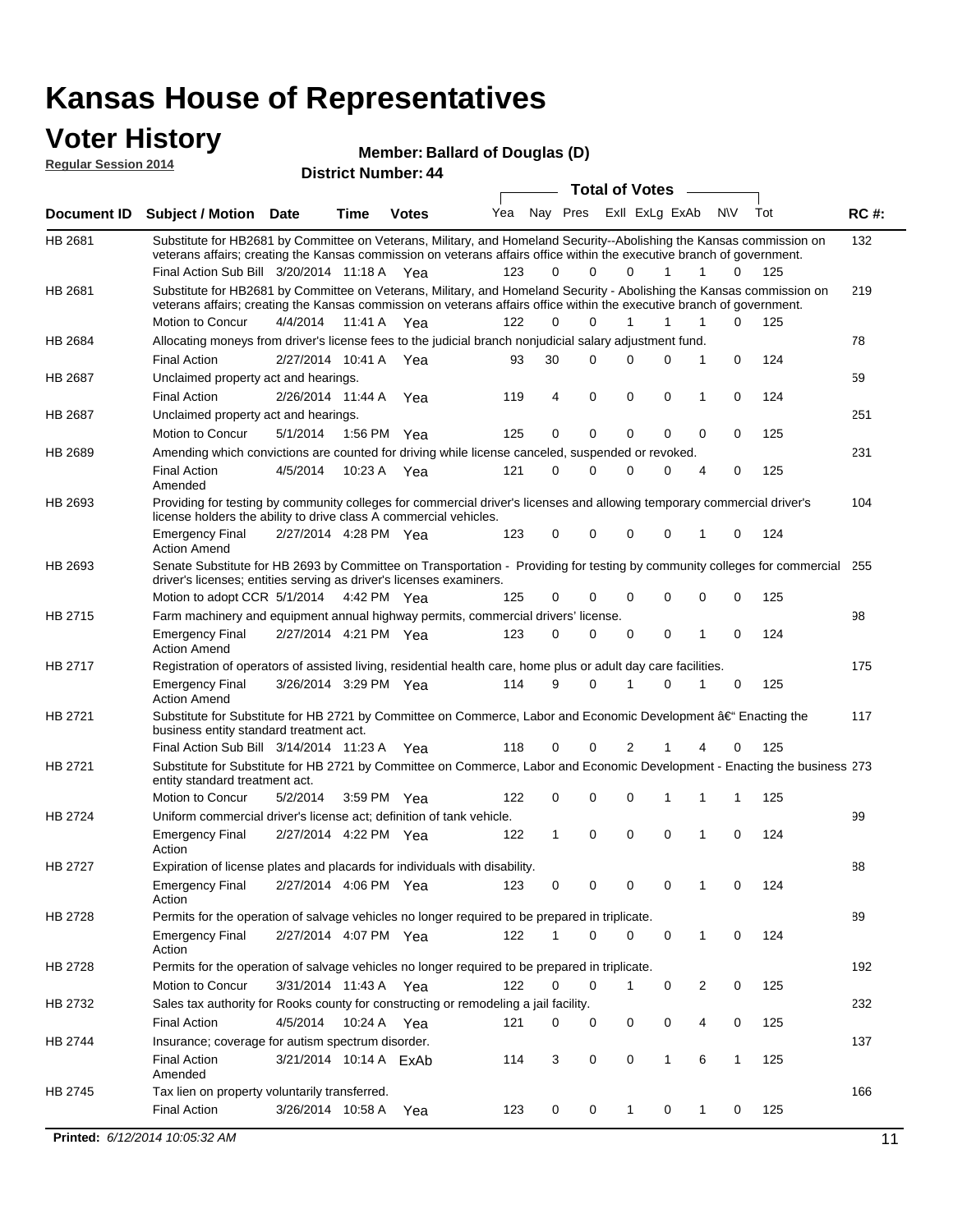### **Voter History**

**Regular Session 2014**

#### **Member: Ballard of Douglas (D)**

|                    |                                                                                                                                                                                                                                      |                       |             |              |     |             |          |   | <b>Total of Votes</b> |          |   |             |     |             |
|--------------------|--------------------------------------------------------------------------------------------------------------------------------------------------------------------------------------------------------------------------------------|-----------------------|-------------|--------------|-----|-------------|----------|---|-----------------------|----------|---|-------------|-----|-------------|
| <b>Document ID</b> | <b>Subject / Motion</b>                                                                                                                                                                                                              | <b>Date</b>           | Time        | <b>Votes</b> | Yea | Nay Pres    |          |   | Exll ExLg ExAb        |          |   | <b>NV</b>   | Tot | <b>RC#:</b> |
| HB 2755            | Repealing the sunset on the Kansas taxpayer transparency act.                                                                                                                                                                        |                       |             |              |     |             |          |   |                       |          |   |             |     | 140         |
|                    | <b>Final Action</b>                                                                                                                                                                                                                  | 3/24/2014 10:13 A     |             | Yea          | 122 | 0           | 0        |   | 0                     | 0        | 3 | 0           | 125 |             |
| HB 2767            | State child death review board.                                                                                                                                                                                                      |                       |             |              |     |             |          |   |                       |          |   |             |     | 167         |
|                    | <b>Final Action</b><br>Amended                                                                                                                                                                                                       | 3/26/2014 10:59 A     |             | Yea          | 123 | $\mathbf 0$ | 0        | 1 |                       | 0        | 1 | 0           | 125 |             |
| <b>HCR 5029</b>    | Urging the Kansas bureau of investigation to establish a blue alert system for the state of Kansas.                                                                                                                                  |                       |             |              |     |             |          |   |                       |          |   |             |     | 95          |
|                    | <b>Emergency Final</b><br><b>Action Amend</b>                                                                                                                                                                                        | 2/27/2014 4:15 PM Yea |             |              | 121 | 2           | 0        |   | 0                     | 0        | 1 | 0           | 124 |             |
| <b>HCR 5031</b>    | Urging Congress to provide for the prompt payment of disability compensation to U.S. Veterans.                                                                                                                                       |                       |             |              |     |             |          |   |                       |          |   |             |     | 125         |
|                    | <b>Final Action</b>                                                                                                                                                                                                                  | 3/19/2014 11:21 A Yea |             |              | 122 | $\Omega$    | 0        |   | 0                     | 1        | 2 | 0           | 125 |             |
| HR 6049            | Resolution encouraging the creation of a Kansas plan for comprehensive treatment of chronic obstruction pulmonary<br>disease.                                                                                                        |                       |             |              |     |             |          |   |                       |          |   |             |     | 109         |
|                    | <b>Emergency Final</b><br><b>Action Amend</b>                                                                                                                                                                                        | 3/6/2014              | 11:24 A     | Yea          | 120 | 0           | 0        |   | 2                     | 1        | 2 | 0           | 125 |             |
| HR 6063            | Urging the President to extend the qualifications for the Women's Army Corps Service Medal.                                                                                                                                          |                       |             |              |     |             |          |   |                       |          |   |             |     | 143         |
|                    | <b>Final Action</b>                                                                                                                                                                                                                  | 3/25/2014 10:11 A Yea |             |              | 123 | $\Omega$    | $\Omega$ | 1 |                       | $\Omega$ | 1 | 0           | 125 |             |
| SB 40              | House Substitute for SB 40 by Committee on Corrections and Juvenile Justice †Secretary of corrections; including juvenile<br>offenders in the prison made goods act; authorizing use of correctional industries funds for payment of |                       |             |              |     |             |          |   |                       |          |   |             |     | 123         |
|                    | Final Action Sub Bill 3/17/2014 11:23 A Yea                                                                                                                                                                                          |                       |             |              | 123 | 0           | 0        |   | 0                     | 0        | 2 | 0           | 125 |             |
| SB 54              | Medical assistance recovery program; rules and regulations.                                                                                                                                                                          |                       |             |              |     |             |          |   |                       |          |   |             |     | 174         |
|                    | <b>Emergency Final</b><br><b>Action Amend</b>                                                                                                                                                                                        | 3/26/2014 3:28 PM Yea |             |              | 95  | 28          | 0        | 1 |                       | 0        | 1 | $\mathbf 0$ | 125 |             |
| <b>SB 54</b>       | Amendments to statutes regulating abortions.                                                                                                                                                                                         |                       |             |              |     |             |          |   |                       |          |   |             |     | 214         |
|                    | Motion to Adopt CCR 4/4/2014                                                                                                                                                                                                         |                       | 9:59 AM Nay |              | 112 | 11          | 0        | 1 |                       | 0        | 1 | 0           | 125 |             |
| SB 63              | State use law; purchases by municipalities; committee sunset date and chairperson selection.                                                                                                                                         |                       |             |              |     |             |          |   |                       |          |   |             |     | 280         |
|                    | Motion to adopt CCR 5/2/2014                                                                                                                                                                                                         |                       | 8:52 PM Yea |              | 124 | $\mathbf 0$ | 0        |   | 0                     | 0        | 1 | 0           | 125 |             |
| <b>SB 99</b>       | Lobbyists defined.                                                                                                                                                                                                                   |                       |             |              |     |             |          |   |                       |          |   |             |     | 184         |
|                    | <b>Emergency Final</b><br>Action                                                                                                                                                                                                     | 3/26/2014 3:41 PM Yea |             |              | 117 | 6           | 0        | 1 |                       | 0        | 1 | 0           | 125 |             |
| SB 147             | House Substitute for SB 147 by Committee on Agriculture and Natural Resources †Amending the powers and duties of the 133<br>Kansas department of agriculture division of conservation and the state conservation commission.         |                       |             |              |     |             |          |   |                       |          |   |             |     |             |
|                    | Final Action Sub Bill 3/20/2014 11:19 A Yea<br>Amended                                                                                                                                                                               |                       |             |              | 123 | 0           | 0        |   | 0                     | 1        | 1 | 0           | 125 |             |
| SB 218             | House Substitute for SB 218 by Committee on Appropriations-Education; relating to the financing and instruction thereof;                                                                                                             |                       |             |              |     |             |          |   |                       |          |   |             |     | 226         |
|                    | making and concerning appropriations for the fiscal years ending June 30, 2014, and June 30, 2015, for certain agencies.<br>Final Action Sub Bill 4/4/2014 6:17 PM Yea                                                               |                       |             |              | 91  | 31          | 0        |   | 0                     | 1        | 2 | 0           | 125 |             |
|                    | Amended                                                                                                                                                                                                                              |                       |             |              |     |             |          |   |                       |          |   |             |     |             |
| SB 218             | House Substitute for SB 218 by Committee on Appropriations-Education; relating to the financing and instruction thereof;                                                                                                             |                       |             |              |     |             |          |   |                       |          |   |             |     | 237         |
|                    | making and concerning appropriations for the fiscal years ending June 30, 2014, and June 30, 2015, for certain agencies.                                                                                                             |                       |             |              |     |             |          |   |                       |          |   |             |     |             |
|                    | Sub Motion to Adopt 4/6/2014 12:51 A Nay                                                                                                                                                                                             |                       |             |              | 55  | 67          | 0        |   | 0                     | 0        | 3 | 0           | 125 |             |
| SB 231             | <b>CCR</b><br>House Substitute for SB 231 †Concerning valuation and appeals; renaming the state court of tax appeals; timing of                                                                                                      |                       |             |              |     |             |          |   |                       |          |   |             |     | 134         |
|                    | decisions.<br>Final Action Sub Bill 3/20/2014 11:21 A Yea                                                                                                                                                                            |                       |             |              | 123 | 0           | 0        |   | 0                     | 1        | 1 | 0           | 125 |             |
|                    | Amended                                                                                                                                                                                                                              |                       |             |              |     |             |          |   |                       |          |   |             |     |             |
| SB 231             | House Substitute for SB 231 - Concerning valuation and appeals; renaming the state court of tax appeals; timing of<br>decisions                                                                                                      |                       |             |              |     |             |          |   |                       |          |   |             |     | 281         |
|                    | Motion to Adopt CCR 5/2/2014 8:56 PM Yea                                                                                                                                                                                             |                       |             |              | 124 | 0           | 0        |   | 0                     | 0        | 1 | 0           | 125 |             |
| SB 245             | House Substitute for SB 245 by Committee on Appropriations - Appropriations for FY 2014, FY 2015, and FY 2016 for the<br>department of corrections; capital improvement projects.                                                    |                       |             |              |     |             |          |   |                       |          |   |             |     | 13          |
|                    | Final Action Sub Bill 2/13/2014 11:34 A Nay<br>Amended                                                                                                                                                                               |                       |             |              | 79  | 41          | 0        |   | 3                     | 0        | 1 | 0           | 124 |             |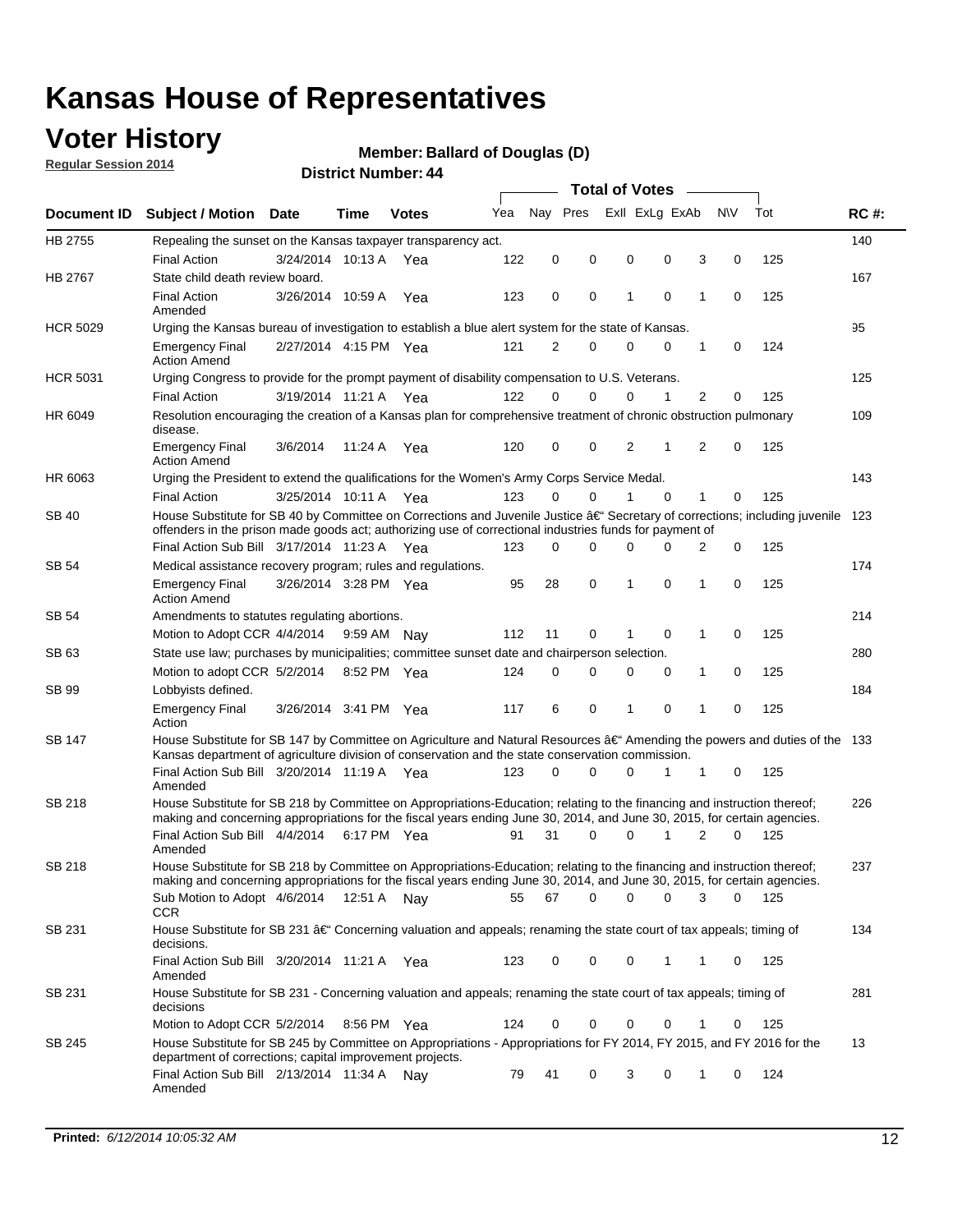### **Voter History**

#### **Member: Ballard of Douglas (D)**

**Regular Session 2014**

|               |                                                                                                                                                                                                                                                                                                                                                                                                                                                                                                                                                                                                                                                                                                                                                                                                               |                       |      | PISUIGLINUIIIDEL. 44 |     |          |          | <b>Total of Votes</b> |                |                         |           |     |             |
|---------------|---------------------------------------------------------------------------------------------------------------------------------------------------------------------------------------------------------------------------------------------------------------------------------------------------------------------------------------------------------------------------------------------------------------------------------------------------------------------------------------------------------------------------------------------------------------------------------------------------------------------------------------------------------------------------------------------------------------------------------------------------------------------------------------------------------------|-----------------------|------|----------------------|-----|----------|----------|-----------------------|----------------|-------------------------|-----------|-----|-------------|
|               | Document ID Subject / Motion                                                                                                                                                                                                                                                                                                                                                                                                                                                                                                                                                                                                                                                                                                                                                                                  | Date                  | Time | <b>Votes</b>         | Yea | Nay Pres |          |                       | Exll ExLg ExAb |                         | <b>NV</b> | Tot | <b>RC#:</b> |
| <b>SB 245</b> | House Substitute for SB 245 by Committee on Appropriations - Education funding; relating to mineral production; creating the<br>mineral production education fund, crediting 20% of remainder from oil and gas tax into such fund, moneys expended on<br>education; abolishing the oil and gas valuation depletion trust fund; allowing the counties to retain funds already in such<br>county's oil and gas valuation depletion trust fund; concerning school financing sources; proceeds from the tax levied by a<br>school district under authority of K.S.A. 2013 Supp. 72-6431, remitted to the state treasury to the credit of the state school<br>district finance fund not to the district's general fund; making and concerning appropriations for fiscal year 2017.<br>Motion to adopt CCR 5/1/2014 |                       |      | 5:06 PM Nay          | 88  | 37       | $\Omega$ | 0                     | 0              | 0                       | 0         | 125 | 258         |
| SB 248        | Victim notification prior to release of certain inmates.                                                                                                                                                                                                                                                                                                                                                                                                                                                                                                                                                                                                                                                                                                                                                      |                       |      |                      |     |          |          |                       |                |                         |           |     | 119         |
|               | <b>Final Action</b>                                                                                                                                                                                                                                                                                                                                                                                                                                                                                                                                                                                                                                                                                                                                                                                           | 3/17/2014 11:18 A Yea |      |                      | 122 | 0        | 0        | 0                     | 0              | $\overline{2}$          | 1         | 125 |             |
| SB 254        | Medical assistance recovery program; rules and regulations.                                                                                                                                                                                                                                                                                                                                                                                                                                                                                                                                                                                                                                                                                                                                                   |                       |      |                      |     |          |          |                       |                |                         |           |     | 179         |
|               | <b>Emergency Final</b><br>Action                                                                                                                                                                                                                                                                                                                                                                                                                                                                                                                                                                                                                                                                                                                                                                              | 3/26/2014 3:34 PM Yea |      |                      | 123 | 0        | 0        | $\mathbf{1}$          | 0              | $\mathbf{1}$            | 0         | 125 |             |
| SB 256        | Attorney general; costs in criminal appeals.                                                                                                                                                                                                                                                                                                                                                                                                                                                                                                                                                                                                                                                                                                                                                                  |                       |      |                      |     |          |          |                       |                |                         |           |     | 147         |
|               | <b>Final Action</b><br>Amended                                                                                                                                                                                                                                                                                                                                                                                                                                                                                                                                                                                                                                                                                                                                                                                | 3/25/2014 10:16 A     |      | Yea                  | 119 | 4        | 0        | 1                     | 0              | 1                       | 0         | 125 |             |
| SB 256        | Amending the crime of mistreatment of a dependent adult; creating the crime of mistreatment of an elder person; amending<br>the crime of unlawful sexual relations; amending provisions relating to appearance bonds and surety regulation; amending<br>violations of the Kansas racketeer influenced and corrupt organization act; also concerning the attorney general, costs in<br>criminal appeals.                                                                                                                                                                                                                                                                                                                                                                                                       |                       |      |                      |     |          |          |                       |                |                         |           |     | 236         |
|               | Motion to Adopt CCR 4/5/2014 6:52 PM Yea                                                                                                                                                                                                                                                                                                                                                                                                                                                                                                                                                                                                                                                                                                                                                                      |                       |      |                      | 118 | 4        | 0        | 0                     | 0              | 3                       | 0         | 125 |             |
| SB 258        | Amending the juvenile statute of limitations to match adult time limitations for sex crimes.                                                                                                                                                                                                                                                                                                                                                                                                                                                                                                                                                                                                                                                                                                                  |                       |      |                      |     |          |          |                       |                |                         |           |     | 135         |
|               | <b>Final Action</b><br>Amended                                                                                                                                                                                                                                                                                                                                                                                                                                                                                                                                                                                                                                                                                                                                                                                | 3/20/2014 11:21 A Yea |      |                      | 123 | 0        | 0        | 0                     | 1              | 1                       | 0         | 125 |             |
| SB 258        | Relating to issuance of certificates of birth resulting in stillbirth.                                                                                                                                                                                                                                                                                                                                                                                                                                                                                                                                                                                                                                                                                                                                        |                       |      |                      |     |          |          |                       |                |                         |           |     | 259         |
|               | Motion to Adopt CCR 5/1/2014 5:12 PM Yea                                                                                                                                                                                                                                                                                                                                                                                                                                                                                                                                                                                                                                                                                                                                                                      |                       |      |                      | 121 | 4        | 0        | 0                     | $\mathbf 0$    | 0                       | 0         | 125 |             |
| SB 263        | Establishing the military funeral honors fund under the adjutant general's office.                                                                                                                                                                                                                                                                                                                                                                                                                                                                                                                                                                                                                                                                                                                            |                       |      |                      |     |          |          |                       |                |                         |           |     | 148         |
|               | <b>Final Action</b><br>Amended                                                                                                                                                                                                                                                                                                                                                                                                                                                                                                                                                                                                                                                                                                                                                                                | 3/25/2014 10:17 A Yea |      |                      | 123 | 0        | 0        | 1                     | 0              | 1                       | 0         | 125 |             |
| SB 263        | Veterans and military matters; military honors fund; death gratuity; disabled veterans preference, state jobs and contracts;<br>schools on military reservations, funding.                                                                                                                                                                                                                                                                                                                                                                                                                                                                                                                                                                                                                                    |                       |      |                      |     |          |          |                       |                |                         |           |     | 256         |
|               | Motion to adopt CCR 5/1/2014 4:47 PM Yea                                                                                                                                                                                                                                                                                                                                                                                                                                                                                                                                                                                                                                                                                                                                                                      |                       |      |                      | 124 | 0        | 0        | 0                     | 0              | $\mathbf 0$             | 1         | 125 |             |
| SB 265        | Income definition for Homestead Refund eligibility.                                                                                                                                                                                                                                                                                                                                                                                                                                                                                                                                                                                                                                                                                                                                                           |                       |      |                      |     |          |          |                       |                |                         |           |     | 113         |
|               | <b>Final Action</b><br>Amended                                                                                                                                                                                                                                                                                                                                                                                                                                                                                                                                                                                                                                                                                                                                                                                | 3/13/2014 11:23 A Yea |      |                      | 121 | 0        | 0        | 1                     | 1              | $\overline{\mathbf{c}}$ | 0         | 125 |             |
| SB 265        | Definition of income for homestead refund and SAFESR eligibility; income tax credits for adoption expenses and expenses to<br>make dwelling or facility accessible to persons with a disability; income tax deductions, self-employment taxes, expenses<br>related to organ donations, net gain on the sale of certain livestock; withholding, non-resident pass-through entity income;<br>Kansas taxpayer transparency act, sunset; sales tax exemptions.<br>Motion to Adopt CCR 4/4/2014                                                                                                                                                                                                                                                                                                                    |                       |      | 6:29 PM Yea          | 122 | 0        | 0        | 0                     | 1              | 2                       | 0         | 125 | 227         |
| SB 266        | Mineral severance tax return file date.                                                                                                                                                                                                                                                                                                                                                                                                                                                                                                                                                                                                                                                                                                                                                                       |                       |      |                      |     |          |          |                       |                |                         |           |     | 114         |
|               | <b>Final Action</b><br>Amended                                                                                                                                                                                                                                                                                                                                                                                                                                                                                                                                                                                                                                                                                                                                                                                | 3/13/2014 11:24 A     |      | Yea                  | 121 | 0        | 0        | 1                     | 1              | 2                       | 0         | 125 |             |
| SB 266        | Severance tax return and payment dates; sales tax authority for Rooks county; property tax exemptions for certain donations<br>of land to the state and for amateur-built aircraft; sales tax exemptions for surface mining equipment and certain charitable<br>organizations.                                                                                                                                                                                                                                                                                                                                                                                                                                                                                                                                |                       |      |                      |     |          |          |                       |                |                         |           |     | 266         |
|               | Motion to Adopt CCR 5/2/2014                                                                                                                                                                                                                                                                                                                                                                                                                                                                                                                                                                                                                                                                                                                                                                                  |                       |      | 3:19 PM Yea          | 122 | 1        | 0        | 0                     | 1              | 1                       | 0         | 125 |             |
| SB 267        | Insurance; excluding real estate from acceptable security deposits with the commissioner and requiring original handwritten<br>signatures on deposit forms.                                                                                                                                                                                                                                                                                                                                                                                                                                                                                                                                                                                                                                                   |                       |      |                      |     |          |          |                       |                |                         |           |     | 144         |
|               | <b>Final Action</b>                                                                                                                                                                                                                                                                                                                                                                                                                                                                                                                                                                                                                                                                                                                                                                                           | 3/25/2014 10:12 A     |      | Yea                  | 123 | 0        | 0        | 1                     | 0              | 1                       | 0         | 125 |             |
| SB 268        | Insurance; Risk-based capital requirements.                                                                                                                                                                                                                                                                                                                                                                                                                                                                                                                                                                                                                                                                                                                                                                   |                       |      |                      |     |          |          |                       |                |                         |           |     | 145         |
|               | <b>Final Action</b>                                                                                                                                                                                                                                                                                                                                                                                                                                                                                                                                                                                                                                                                                                                                                                                           | 3/25/2014 10:13 A     |      | Yea                  | 123 | 0        | 0        | 1                     | 0              | 1                       | 0         | 125 |             |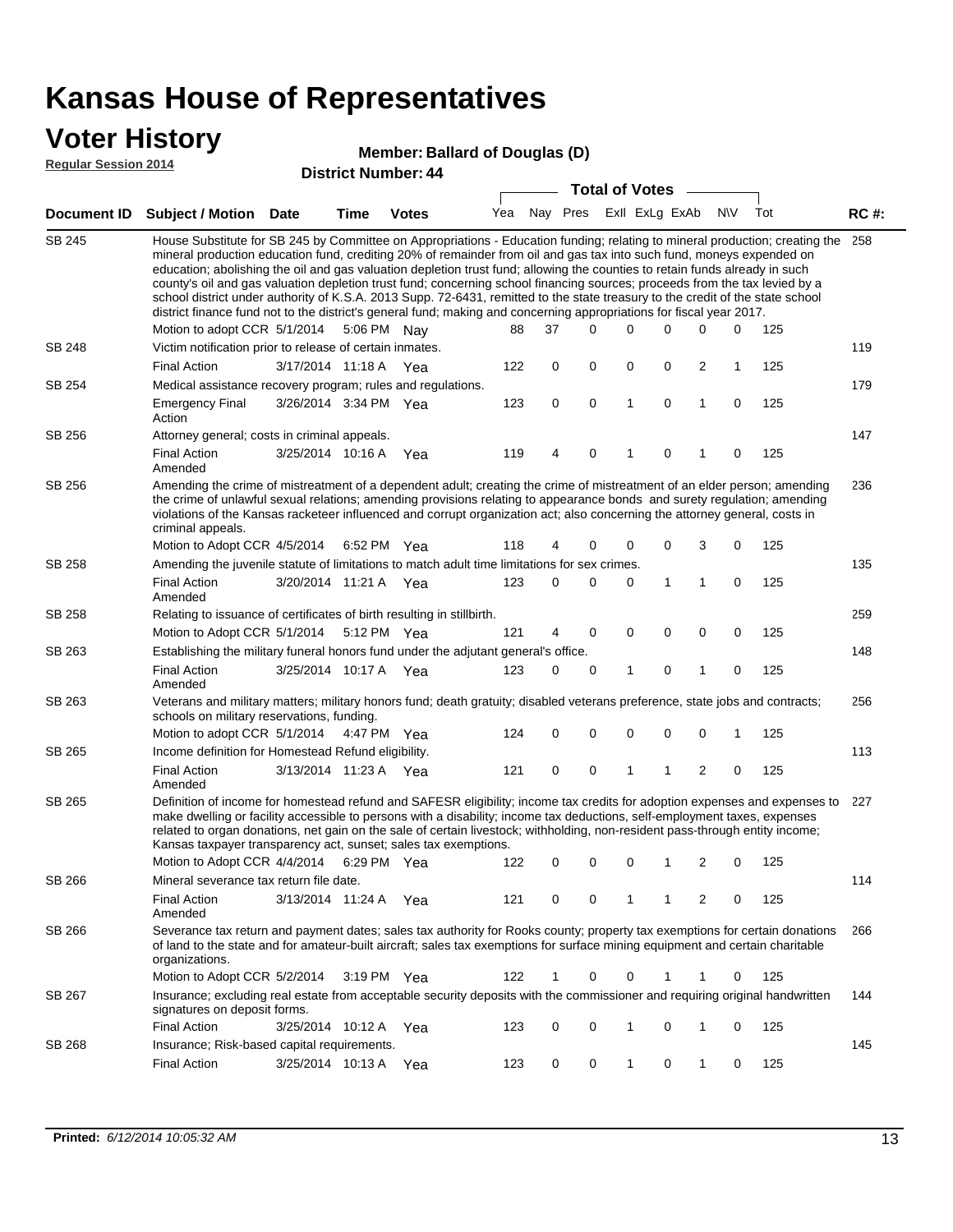### **Voter History**

**Regular Session 2014**

#### **Member: Ballard of Douglas (D)**

|               | <b>Total of Votes</b>                                                                                                                                                              |                        |      |              |     |                |          |                |              |   |             |     |             |
|---------------|------------------------------------------------------------------------------------------------------------------------------------------------------------------------------------|------------------------|------|--------------|-----|----------------|----------|----------------|--------------|---|-------------|-----|-------------|
| Document ID   | <b>Subject / Motion</b>                                                                                                                                                            | <b>Date</b>            | Time | <b>Votes</b> | Yea | Nay Pres       |          | Exll ExLg ExAb |              |   | N\V         | Tot | <b>RC#:</b> |
| SB 271        | Amending the Kansas medicaid fraud control act.                                                                                                                                    |                        |      |              |     |                |          |                |              |   |             |     | 176         |
|               | <b>Emergency Final</b><br><b>Action Amend</b>                                                                                                                                      | 3/26/2014 3:30 PM Yea  |      |              | 123 | 0              | 0        | 1              | 0            | 1 | $\mathbf 0$ | 125 |             |
| SB 271        | Amending the Kansas medicaid fraud control act.                                                                                                                                    |                        |      |              |     |                |          |                |              |   |             |     | 228         |
|               | Motion to Adopt CCR 4/4/2014 6:33 PM Yea                                                                                                                                           |                        |      |              | 122 | 0              | 0        | $\mathbf 0$    | 1            | 2 | 0           | 125 |             |
| SB 272        | Eliminating the 3% limit on controlled shooting area acreage in a county.                                                                                                          |                        |      |              |     |                |          |                |              |   |             |     | 149         |
|               | <b>Final Action</b>                                                                                                                                                                | 3/25/2014 10:19 A Yea  |      |              | 123 | 0              | 0        | 1              | 0            | 1 | $\mathbf 0$ | 125 |             |
| <b>SB 273</b> | House Substitute for SB 273 by Committee on Transportation †Commercial vehicles; regulation and registration thereof.                                                              |                        |      |              |     |                |          |                |              |   |             |     | 168         |
|               | Final Action Sub Bill 3/26/2014 11:00 A Yea<br>Amended                                                                                                                             |                        |      |              | 122 | 1              | 0        | 1              | 0            | 1 | 0           | 125 |             |
| SB 273        | Regulation of commercial motor vehicles; exemption from rules and regulations of the Kansas corporation commission.                                                                |                        |      |              |     |                |          |                |              |   |             |     | 265         |
|               | Motion to Adopt CCR 5/2/2014 3:10 PM Yea                                                                                                                                           |                        |      |              | 101 | 22             | 0        | 0              | 1            | 1 | 0           | 125 |             |
| SB 274        | Political action committees, legislative leadership.                                                                                                                               |                        |      |              |     |                |          |                |              |   |             |     | 169         |
|               | <b>Final Action</b><br>Amended                                                                                                                                                     | 3/26/2014 11:01 A Yea  |      |              | 108 | 15             | 0        | 1              | 0            | 1 | 0           | 125 |             |
| <b>SB 278</b> | Establishing the state board of veterinary examiners within the animal health division of the Kansas department of agriculture<br>for a two-year period.                           |                        |      |              |     |                |          |                |              |   |             |     | 127         |
|               | <b>Final Action</b>                                                                                                                                                                | 3/19/2014 11:24 A      |      | Yea          | 122 | 0              | 0        | 0              | $\mathbf{1}$ | 2 | $\mathbf 0$ | 125 |             |
| SB 284        | Amending the Kansas 911 act.                                                                                                                                                       |                        |      |              |     |                |          |                |              |   |             |     | 124         |
|               | <b>Final Action</b>                                                                                                                                                                | 3/17/2014 11:24 A      |      | Yea          | 121 | $\overline{2}$ | 0        | 0              | 0            | 2 | 0           | 125 |             |
| SB 285        | Optometrists; prohibition against limiting payment for covered services to insurance plan amounts.                                                                                 |                        |      |              |     |                |          |                |              |   |             |     | 150         |
|               | <b>Final Action</b><br>Amended                                                                                                                                                     | 3/25/2014 10:20 A      |      | Yea          | 123 | 0              | 0        | 1              | 0            | 1 | 0           | 125 |             |
| SB 286        | Extending sunset date on certain agriculture fees from July 1, 2015, to July 1, 2019.                                                                                              |                        |      |              |     |                |          |                |              |   |             |     | 151         |
|               | <b>Final Action</b><br>Amended                                                                                                                                                     | 3/25/2014 10:23 A Yea  |      |              | 76  | 47             | 0        | 1              | 0            | 1 | 0           | 125 |             |
| SB 286        | Agriculture; extending sunset date on certain agriculture fees from July 1, 2015, to July 1, 2018; national day of the cowboy;<br>establishing the local food and farm task force. |                        |      |              |     |                |          |                |              |   |             |     | 264         |
|               | Motion to adopt CCR 5/2/2014 3:04 PM Yea                                                                                                                                           |                        |      |              | 102 | 21             | 0        | $\mathbf 0$    | 1            | 1 | 0           | 125 |             |
| SB 306        | Modernizing certain insurance laws to allow use of additional investments.                                                                                                         |                        |      |              |     |                |          |                |              |   |             |     | 173         |
|               | <b>Emergency Final</b>                                                                                                                                                             | 3/26/2014 3:26 PM Yea  |      |              | 123 | 0              | 0        | 1              | $\mathbf 0$  | 1 | 0           | 125 |             |
|               | Action                                                                                                                                                                             |                        |      |              |     |                |          |                |              |   |             |     |             |
| <b>SB 308</b> | Updating the Kansas no-call act.                                                                                                                                                   |                        |      |              |     |                |          |                |              |   |             |     | 138         |
|               | <b>Final Action</b>                                                                                                                                                                | 3/21/2014 10:15 A ExAb |      |              | 117 | 0              | 0        | 0              | $\mathbf{1}$ | 6 | 1           | 125 |             |
| SB 309        | Health insurance coverage for qualified professional associations.                                                                                                                 |                        |      |              |     |                |          |                |              |   |             |     | 182         |
|               | <b>Emergency Final</b><br>Action                                                                                                                                                   | 3/26/2014 3:38 PM Yea  |      |              | 122 | 1              | 0        | 1              | 0            | 1 | $\mathbf 0$ | 125 |             |
| SB 310        | Grand juries; crimes to consider; amendment of indictment.                                                                                                                         |                        |      |              |     |                |          |                |              |   |             |     | 180         |
|               | <b>Emergency Final</b><br>Action                                                                                                                                                   | 3/26/2014 3:35 PM Yea  |      |              | 122 |                | 0        | 1              | 0            | 1 | 0           | 125 |             |
| SB 311        | Increasing the noneconomic damages cap and changing rules related to expert evidence.                                                                                              |                        |      |              |     |                |          |                |              |   |             |     | 142         |
|               | <b>Final Action</b><br>Amended                                                                                                                                                     | 3/24/2014 10:17 A Yea  |      |              | 119 | 3              | $\Omega$ | 0              | 0            | 3 | 0           | 125 |             |
| SB 311        | Increasing the noneconomic damages cap, changing rules related to expert evidence and repealing statutes pertaining to<br>collateral source benefits.                              |                        |      |              |     |                |          |                |              |   |             |     | 203         |
|               | Motion to adopt CCR 4/3/2014 6:15 PM Yea                                                                                                                                           |                        |      |              | 120 | 4              | 0        | 0              | 0            | 1 | 0           | 125 |             |
| SB 321        | Return of premiums separate from notice of denial of coverage.                                                                                                                     |                        |      |              |     |                |          |                |              |   |             |     | 146         |
|               | <b>Final Action</b>                                                                                                                                                                | 3/25/2014 10:15 A Yea  |      |              | 123 | 0              | 0        | 1              | 0            | 1 | 0           | 125 |             |
| SB 329        | Clarifying court orders relating to parents in juvenile offender cases.                                                                                                            |                        |      |              |     |                |          |                |              |   |             |     | 136         |
|               | <b>Final Action</b><br>Amended                                                                                                                                                     | 3/20/2014 11:23 A Yea  |      |              | 123 | 0              | 0        | 0              | $\mathbf{1}$ | 1 | 0           | 125 |             |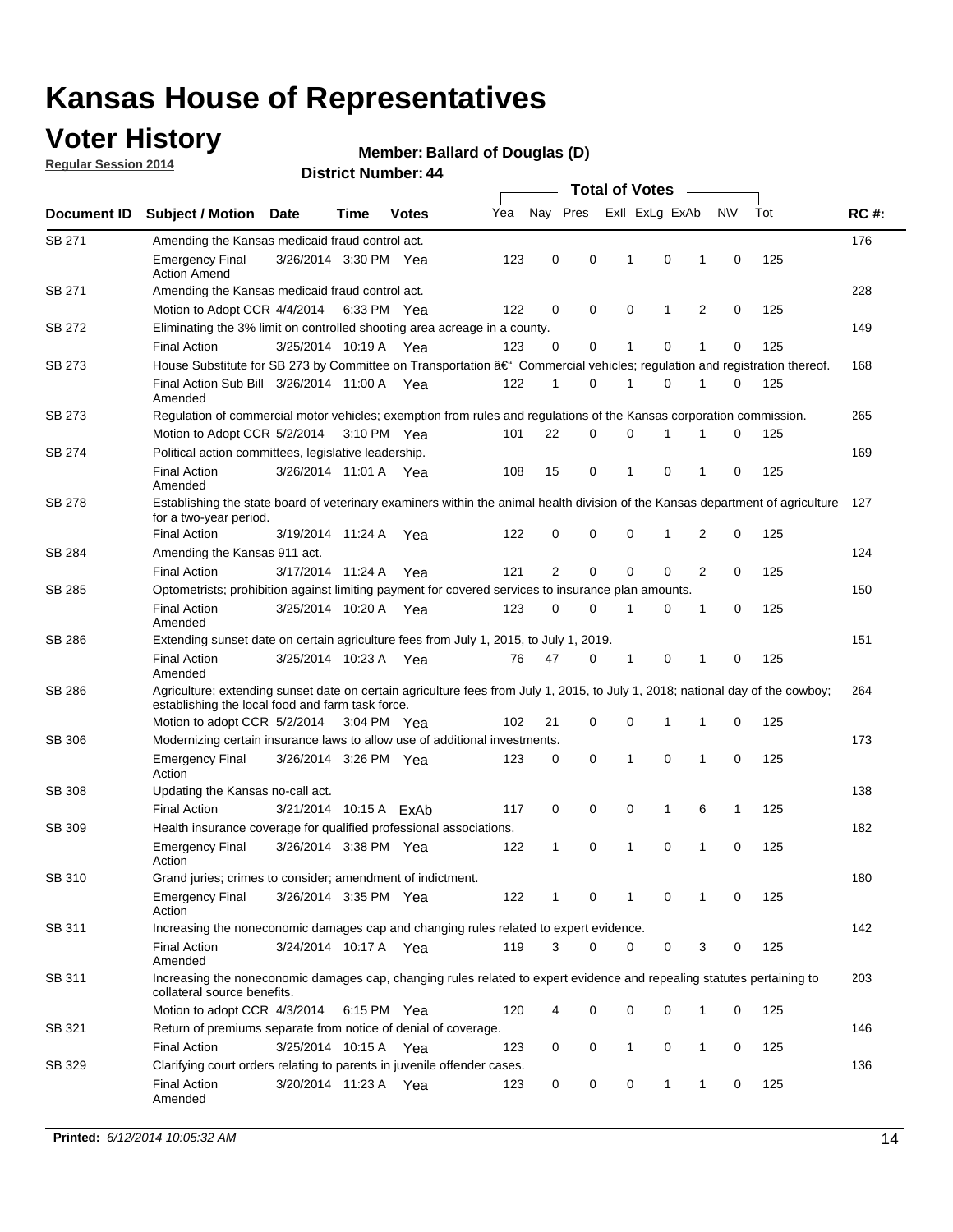### **Voter History**

**Regular Session 2014**

**Member: Ballard of Douglas (D)** 

|                    |                                                                                                                                                                    |                       |             |              |     |              |   | <b>Total of Votes</b> |                |              |           |     |             |
|--------------------|--------------------------------------------------------------------------------------------------------------------------------------------------------------------|-----------------------|-------------|--------------|-----|--------------|---|-----------------------|----------------|--------------|-----------|-----|-------------|
| <b>Document ID</b> | <b>Subject / Motion Date</b>                                                                                                                                       |                       | Time        | <b>Votes</b> | Yea | Nay Pres     |   |                       | Exll ExLg ExAb |              | <b>NV</b> | Tot | <b>RC#:</b> |
| SB 329             | Clarifying court orders relating to parents in juvenile offender cases and changing the statute of limitations on certain juvenile<br>offenses.                    |                       |             |              |     |              |   |                       |                |              |           |     | 242         |
|                    | Motion to adopt CCR 4/30/2014 3:23 PM Yea                                                                                                                          |                       |             |              | 122 | 1            | 0 | 1                     | 1              | 0            | 0         | 125 |             |
| <b>SB 344</b>      | Special permits, oversized loads, transportation of hay or feed stuffs.                                                                                            |                       |             |              |     |              |   |                       |                |              |           |     | 152         |
|                    | <b>Final Action</b><br>Amended                                                                                                                                     | 3/25/2014 10:24 A     |             | Yea          | 122 | $\mathbf{1}$ | 0 | 1                     | $\mathbf 0$    | 1            | 0         | 125 |             |
| SB 349             | Boiler safety act; deputy inspectors.                                                                                                                              |                       |             |              |     |              |   |                       |                |              |           |     | 128         |
|                    | <b>Final Action</b><br>Amended                                                                                                                                     | 3/19/2014 11:25 A     |             | Yea          | 119 | 3            | 0 | 0                     | 1              | 2            | 0         | 125 |             |
| SB 349             | Board of technical professions; recodification of professions and scope of practice, other; boiler safety act, deputy<br>inspectors.                               |                       |             |              |     |              |   |                       |                |              |           |     | 215         |
|                    | Motion to Adopt CCR 4/4/2014                                                                                                                                       |                       | 10:02 A     | Yea          | 112 | 11           | 0 | 1                     | 0              | 1            | 0         | 125 |             |
| SB 351             | Vehicle identification numbers; penalties; damages.                                                                                                                |                       |             |              |     |              |   |                       |                |              |           |     | 153         |
|                    | <b>Final Action</b>                                                                                                                                                | 3/25/2014 10:25 A     |             | Yea          | 123 | 0            | 0 | 1                     | 0              | 1            | 0         | 125 |             |
| SB 357             | Increasing the number of allowable hunter education deferrals.                                                                                                     |                       |             |              |     |              |   |                       |                |              |           |     | 154         |
|                    | <b>Final Action</b><br>Amended                                                                                                                                     | 3/25/2014 10:26 A     |             | Nav          | 97  | 26           | 0 | 1                     | 0              | 1            | 0         | 125 |             |
| SB 357             | Authorizing land purchases by the state; amending process state uses to address seized wildlife; increasing the number of<br>allowable hunter education deferrals. |                       |             |              |     |              |   |                       |                |              |           |     | 275         |
|                    | Motion to Adopt CCR 5/2/2014                                                                                                                                       |                       | 7:53 PM Yea |              | 113 | 11           | 0 | 0                     | $\mathbf 0$    | 1            | 0         | 125 |             |
| SB 359             | Relating to asbestos-related liability.                                                                                                                            |                       |             |              |     |              |   |                       |                |              |           |     | 177         |
|                    | <b>Emergency Final</b><br>Action                                                                                                                                   | 3/26/2014 3:32 PM Nay |             |              | 94  | 29           | 0 | 1                     | $\mathbf 0$    | 1            | 0         | 125 |             |
| <b>SB 367</b>      | Creating the student data privacy act.                                                                                                                             |                       |             |              |     |              |   |                       |                |              |           |     | 186         |
|                    | <b>Emergency Final</b><br><b>Action Amend</b>                                                                                                                      | 3/26/2014 3:43 PM Yea |             |              | 119 | 4            | 0 | 1                     | $\mathbf 0$    | $\mathbf{1}$ | 0         | 125 |             |
| SB 367             | Creating the student data privacy act.                                                                                                                             |                       |             |              |     |              |   |                       |                |              |           |     | 245         |
|                    | Motion to adopt CCR 4/30/2014 3:41 PM Yea                                                                                                                          |                       |             |              | 123 | 0            | 0 | 1                     |                | $\mathbf 0$  | 0         | 125 |             |
| SB 371             | Amending employment security law regarding disposition of penalty funds and disclosure of confidential information.                                                |                       |             |              |     |              |   |                       |                |              |           |     | 129         |
|                    | <b>Final Action</b>                                                                                                                                                | 3/19/2014 11:27 A     |             | Nav          | 90  | 32           | 0 | 0                     | 1              | 2            | 0         | 125 |             |
| <b>SB 372</b>      | Amending the shared work unemployment compensation program; layoff aversion.                                                                                       |                       |             |              |     |              |   |                       |                |              |           |     | 155         |
|                    | <b>Final Action</b>                                                                                                                                                | 3/25/2014 10:28 A     |             | Yea          | 123 | 0            | 0 | 1                     | 0              | 1            | 0         | 125 |             |
| SB 402             | Amending statutes related to the Kansas criminal justice information system committee.                                                                             |                       |             |              |     |              |   |                       |                |              |           |     | 178         |
|                    | <b>Emergency Final</b><br>Action                                                                                                                                   | 3/26/2014 3:33 PM Yea |             |              | 123 | 0            | 0 | 1                     | 0              | 1            | 0         | 125 |             |
| SB 423             | Authorizing Department of Administration to sell Landon and Eisenhower state office buildings.                                                                     |                       |             |              |     |              |   |                       |                |              |           |     | 233         |
|                    | <b>Final Action</b><br>Amended                                                                                                                                     | 4/5/2014              | 10:28 A     | Nay          | 66  | 55           | 0 | 0                     | 0              | 4            | 0         | 125 |             |
| SB 424             | Amending the statutory requirements for a valid hospital lien.                                                                                                     |                       |             |              |     |              |   |                       |                |              |           |     | 183         |
|                    | <b>Emergency Final</b><br>Action                                                                                                                                   | 3/26/2014 3:39 PM Yea |             |              | 115 | 8            | 0 | 1                     | 0              | 1            | 0         | 125 |             |
| SCR 1618           | Substitute for SCR 1618 by Committee on Federal and State Affairs -- State constitutional amendment authorizing raffles.                                           |                       |             |              |     |              |   |                       |                |              |           |     | 170         |
|                    | Final Action Sub Bill 3/26/2014 11:06 A Yea                                                                                                                        |                       |             |              | 102 | 19           | 2 | 1                     | $\mathbf 0$    | 1            | 0         | 125 |             |
| SCR 1620           | Port authority; creation in Stafford, Kansas.                                                                                                                      |                       |             |              |     |              |   |                       |                |              |           |     | 234         |
|                    | <b>Final Action</b>                                                                                                                                                | 4/5/2014              | 10:29 A     | Yea          | 121 | 0            | 0 | 0                     | 0              | 4            | 0         | 125 |             |